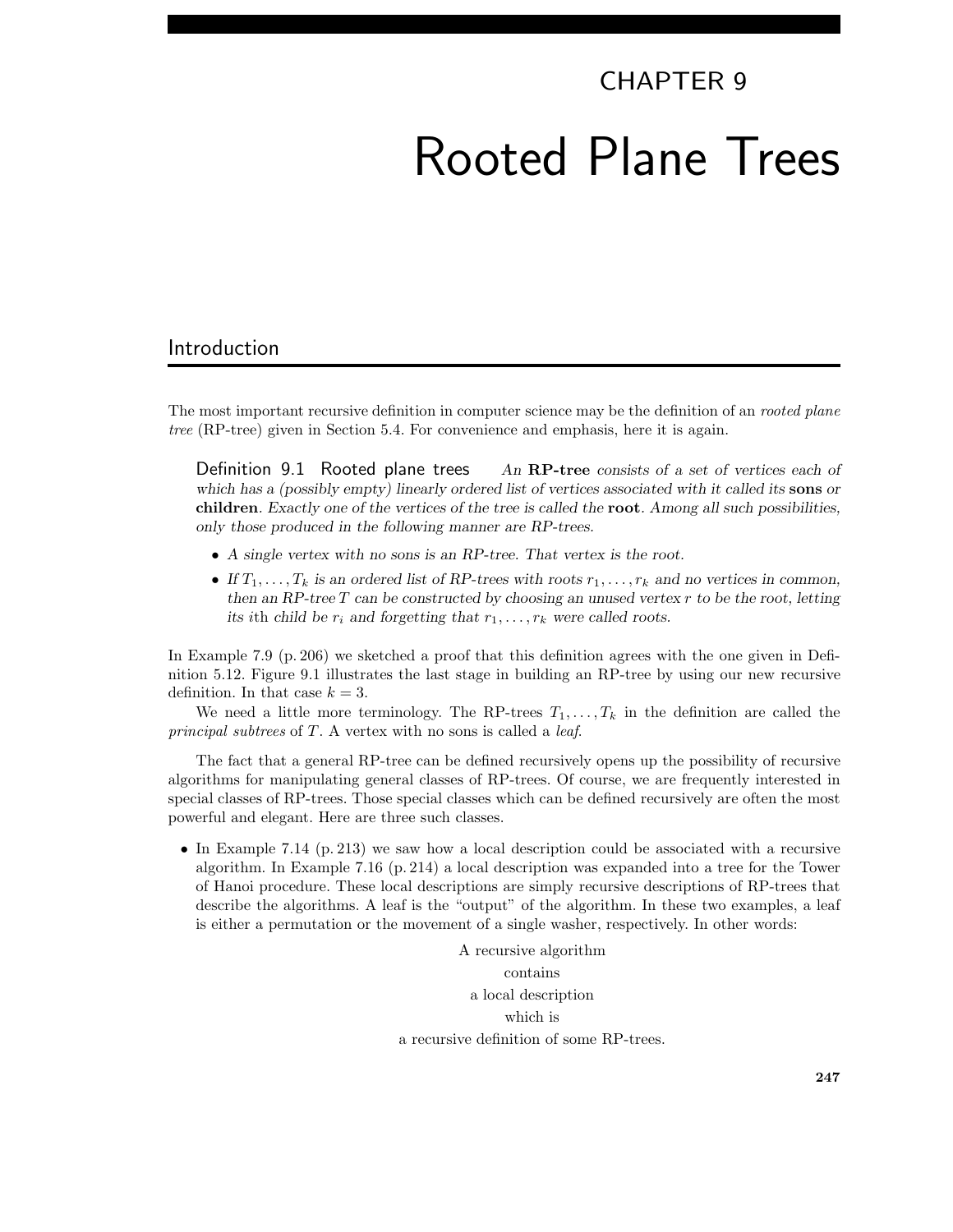

**Figure 9.1** The last stage in recursively building an RP-tree. Left: The trees  $T_1$ ,  $T_2$  and  $T_3$  with roots b,  $c$  and  $d$ . Right: The new tree  $T$  with root  $a$ .

In Section 9.1, we'll look at some recursive algorithms for traversing RP-trees.

- Compilers are an important aspect of computer science. Associated with a statement in a language is a "parse tree." This is an RP-tree in which the leaves are the parts of the language that you actually see and the other vertices are grammatical terms. "Context free" grammars are recursively defined and lead to recursively defined parse trees. In Section 9.2 we'll briefly look at some simple parse trees.
- Those RP-trees in which each vertex has either zero or two sons are called full binary RP-trees. We'll study them in Section 9.3, with emphasis on ranking and unranking them. (Ranking and unranking were studied in Section 3.2.) Since the trees are defined recursively, so is their rank function.

Except for a reference in Example 9.12 (p. 263), the sections of this chapter can be read independently of one another.

# 9.1 Traversing Trees

A tree traversal algorithm is a systematic method for visiting all the vertices in an RP-tree. We've already seen a nonrecursive traversal algorithm in Theorem 3.5 (p. 85). As we shall soon see a recursive description is much simpler. It is essentially a local description.

Traversal algorithms fall into two categories called "breadth first" and "depth first," with depth first being the more common type. After explaining the categories, we'll focus on depth first algorithms.

The left side of Figure 9.2 shows an RP-tree. Consider the right side of Figure 9.2. There we see the same RP-tree. Take your pencil and, starting at the root  $a$ , follow the arrows in such a way that you visit the vertices in the order

$$
a \ b \ e \ b \ f \ j \ f \ k \ f \ l \ f \ b \ a \ c \ a \ d \ g \ d \ h \ d \ i \ d \ a. \tag{9.1}
$$

This manner of traversing the tree diagram, which extends in an obvious manner to any  $RP$ -tree  $T$ , is called a *depth-first traversal* of the ordered rooted tree  $T$ . The sequence of vertices  $(9.1)$  associated with the depth-first traversal of the RP-tree  $T$  will be called the *depth-first vertex sequence* of  $T$ and will be denoted by  $DFV(T)$ . If you do a depth-first traversal of an RP-tree T and list the edges encountered (list an edge each time your pencil passes its midpoint in the diagram), you obtain the depth-first edge sequence of T, denoted by  $DFE(T)$ . In Figure 9.2, the sequence  $DFE(T)$  is

$$
\{a,b\} \{b,e\} \{b,f\} \{f,j\} \{f,j\} \{f,k\} \{f,k\} \{f,l\} \{f,l\} \{b,f\}
$$
  

$$
\{a,b\} \{a,c\} \{a,c\} \{a,d\} \{d,g\} \{d,g\} \{d,h\} \{d,h\} \{d,i\} \{d,i\} \{a,d\}.
$$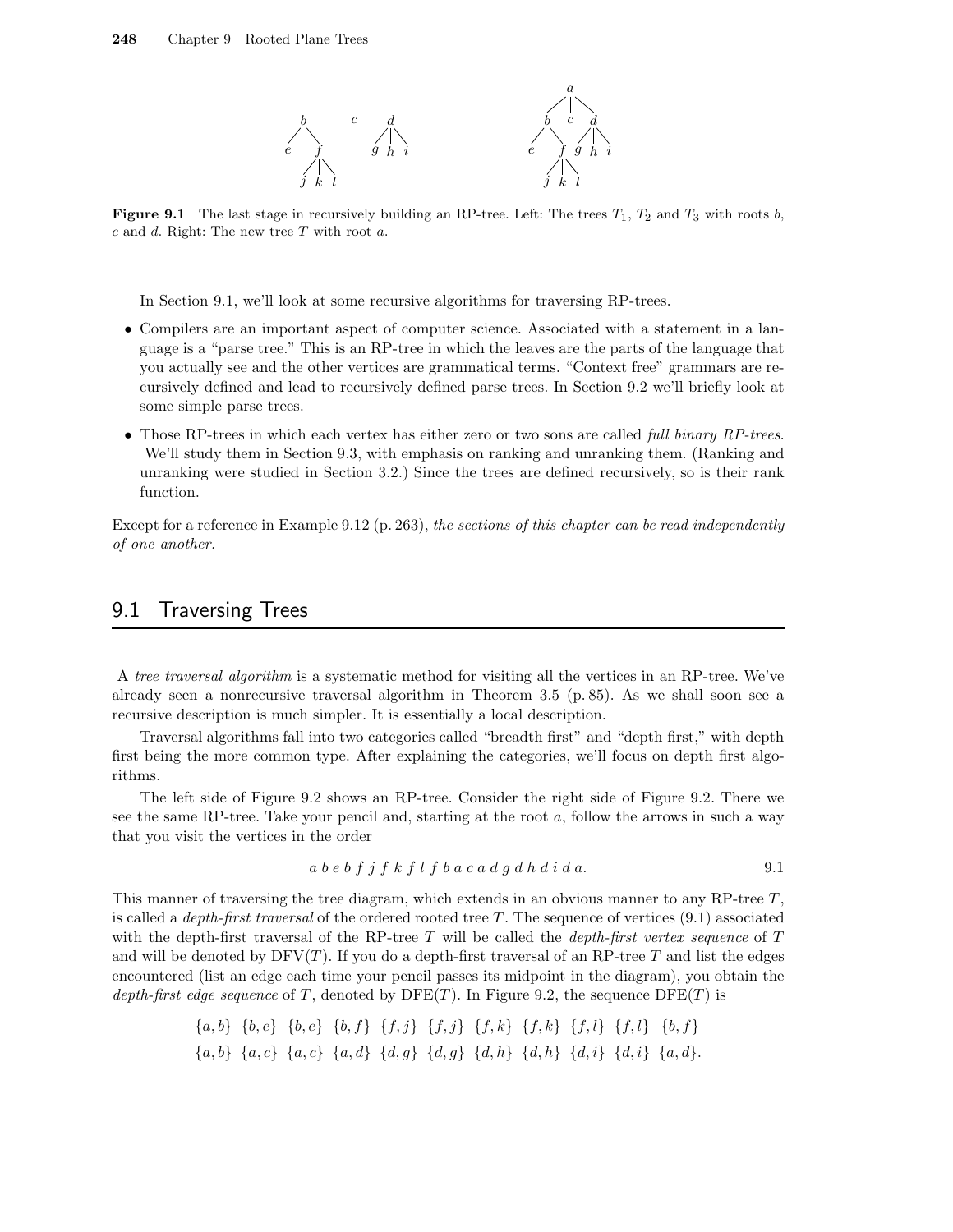

Figure 9.2 Left: An RP-tree with root a. Right: Arrows show depth first traversal of the tree.

The other important linear order associated with RP-trees is called breadth-first order. This order is obtained, in the case of Figure 9.2, by reading the vertices or edges level by level, starting with the root. In the case of vertices, we obtain the *breadth-first vertex sequence* ( $BFV(T)$ ). In Figure 9.2,  $BFV(T) = abcdefghijkl$ . Similarly, we can define the *breadth-first edge sequence* ( $BFE(T)$ ).

Although we have defined these orders for trees, the ideas can be extended to other graphs. For example, one can use a breadth first search to find the shortest (least number of choices) route out of a maze: Construct a decision tree in which each vertex corresponds to an intersection in the maze. (More than one vertex may correspond to the same intersection.) A vertex corresponding to an intersection already encountered in the breadth first search has no sons. The decisions at an intersection not previously encountered are all possibilities of the form "follow a passage to the next intersection."

Example 9.1 Data structures for tree traversals Depth-first and breadth-first traversals have data structures naturally associated with their computer implementations.

 $BFV(T)$  can be implemented by using a queue. A queue is a list from which items are removed at the opposite end from which they are added (first in, first out). Checkout lines at markets are queues. The root of the tree is listed and placed on the queue. As long as the queue is not empty, remove the next vertex from the queue and place its sons on the queue. You should be able to modify this to give  $BFE(T)$ 

 $DFV(T)$  can be implemented by using a stack. A *stack* is a list from which items are removed at the same end to which they are added (last in, first out). They are used in computer programming to implement recursive code. (See Example 7.17 (p. 216).) For DFV, the root of the tree is listed and placed on the stack. As long as the stack is not empty, remove the vertex that is on the top of the stack from the stack and place its sons, in order, on the stack so that leftmost son is on the top of the stack.

When a vertex is added to or removed from the data structure, you may want to take such action; otherwise, you have will have traversed the tree without accomplishing anything.

#### Depth First Traversals

In a tree traversal, we often want to process either the vertices or edges and do so either the first or last time we encounter them. If you process something only the first time it is encountered, this is a preorder traversal; if you list it only the last time it is encountered, this is a postorder traversal; This leads to four concepts:

| PREV(T)             | <i>preorder vertex sequence;</i>  |
|---------------------|-----------------------------------|
| POSTV(T)            | <i>postorder vertex sequence;</i> |
| $\mathrm{PREE}(T)$  | preorder edge sequence;           |
| $\mathrm{POSTE}(T)$ | postorder edge sequence.          |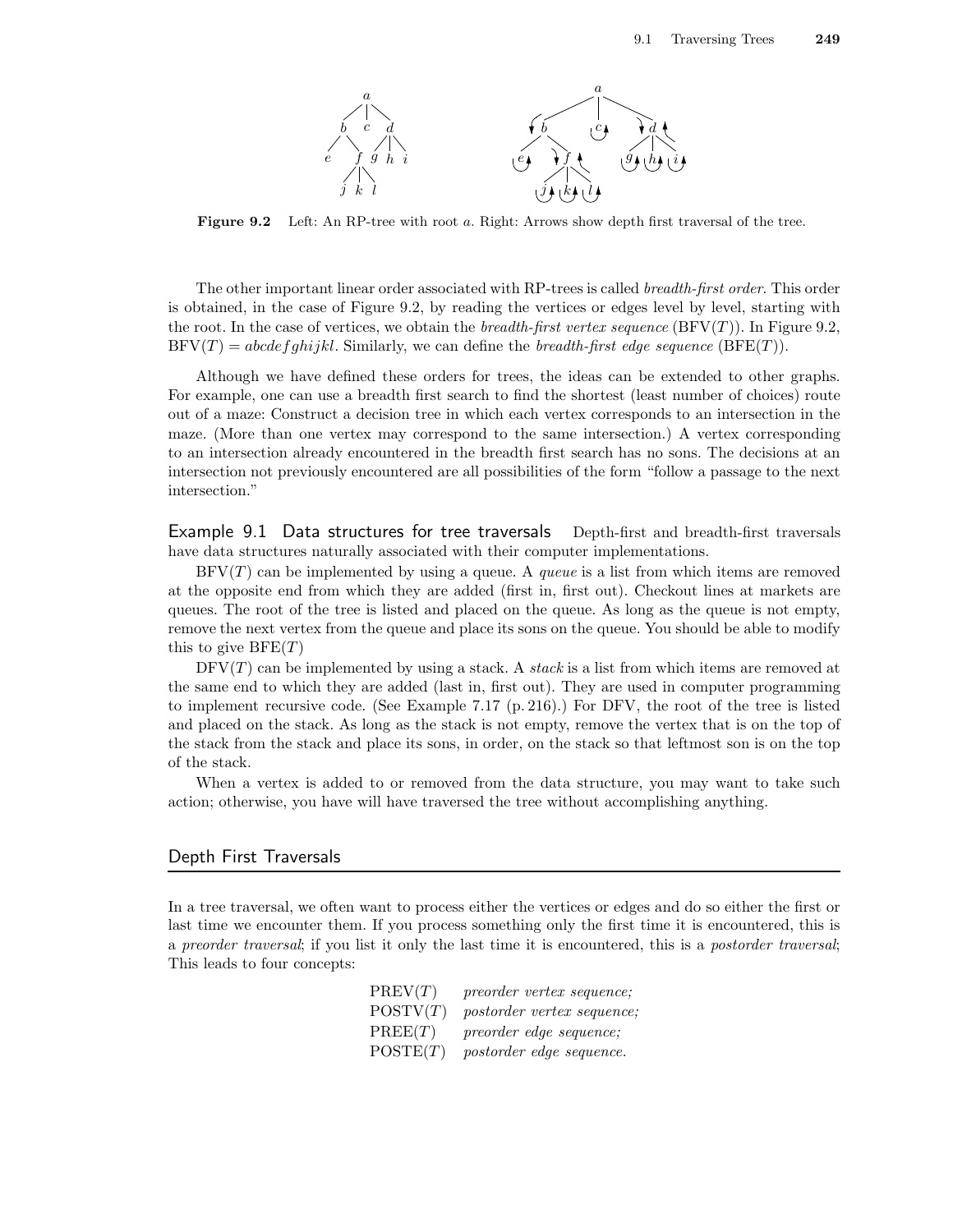Here's the promised recursive algorithm for depth first traversal of a tree. The sequences PREV, POSTV, PREE and POSTE are initialized to empty. They are "global variables," so all levels of the recursive call are working with the same four sequences.

```
Procedure DFT(T)Let r be the root of TAppend vertex r to PREV \rightarrow /* PREV */
     Let k be the number of principal subtrees of T/* By convention, the For loop is skipped if k = 0. */
    For i = 1, 2, ..., kLet T_i be the ith principal subtree of TLet r_i be the root of T_iAppend edge \{r, r_i\} to PREE /* PREE */
          DFT(T_i)Append edge \{r, r_i\} to POSTE /* POSTE */
          Append vertex r to POSTV \rightarrow POSTV \ast/
    End for
    Return
End
```
For example, in Figure 9.2,  $PREV(T) = abefjkledghi$  and  $POSTV(T) = ejklfbeghida$ . Our pseudocode is easily modified to do these traversals: Simply cross out those "List" lines whose comments refer to traversals you don't want.

When a tree is being traversed, the programmer normally does not want a list of the vertices or edges. Instead, he wants to take some sort of action. Thus "Append vertex  $v \dots$ " and "Append" edge  $\{u, v\}$ ..." would probably be replaced by something like "DoVERTEX(v)" and "DoEDGE(u, v)," respectively.

**Example 9.2 Reconstructing trees** Does a sequence like  $PREV(T)$  have enough information to reconstruct the tree T from the sequence? Of course, one might replace PREV with other possibilities such as POSTV.

The answer is "no". One way to show this is by finding two trees T and U with  $PREV(T)$  =  $PREV(U)$  — or using whatever other possibility one wants in place of PREV. The trouble with this approach is that we need a new example for each case. We'll use the Pigeonhole Principle (p. 55) to give a proof that is easily adapted to other situations. Given a set  $V$  of n labels for the vertices, there are  $n!$  possible sequences for PREV since each such sequence must be a permutation of  $V$ . Let B be the set of these permutations and let A be the set of RP-trees with vertex set V. Then PREV :  $A \rightarrow B$  and we want to show that two elements of A map to the same permutation. By the Pigeonhole Principle, it suffices to show that  $|A| > |B|$ . We already know that  $|B| = n!$  There are  $n^{n-2}$  trees by Example 5.10 (p. 143). Since many RP-trees may give the same tree (root and order information is removed), we have  $|A| \geq n^{n-2}$ . We need to show that  $n! < n^{n-2}$  for some value of n. This can be done by finding such an  $n$  or by using Stirling's Formula, Theorem 1.5 (p. 12). We leave this to you.  $\Box$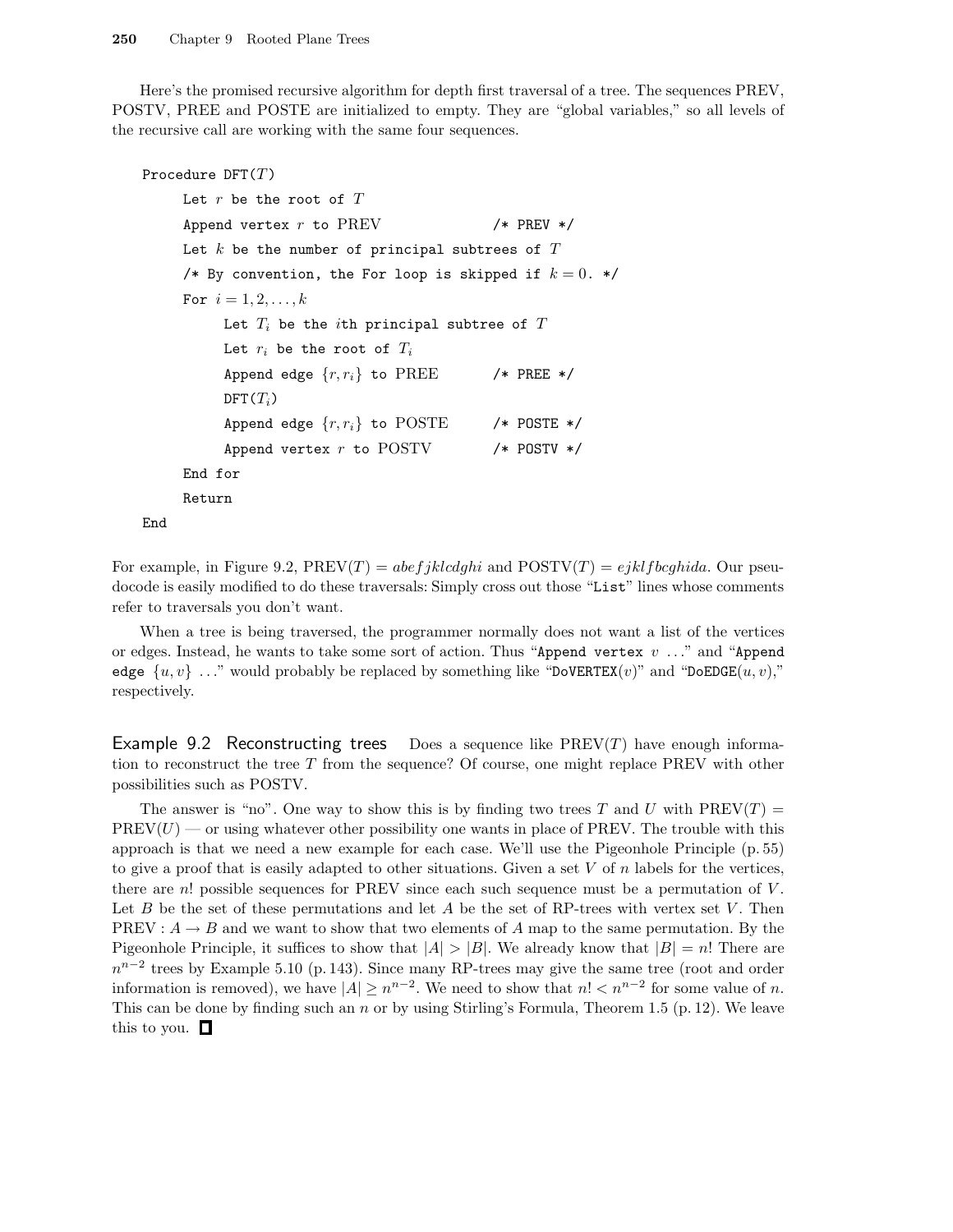Example 9.3 Graph traversal and spanning trees One can do depth first traversal of a graph to construct a lineal spanning tree a concept defined in Definition 6.2 (p. 153). The following algorithm finds a lineal spanning tree with root r for a connected simple graph  $G = (V, E)$ . The graph is a "global variable," so changes to it affect all the levels of the recursive calls. When a vertex is removed from  $G$ , so are the incident edges. The comments refer to the proof of Theorem 6.2 (p. 153). We leave it to you to prove that the algorithm does follow the proof as claimed in the comments.

```
/* Generate a lineal spanning tree of G rooted at r. */
LST(r)If (no edges contain r)
          Remove r from GReturn the 1 vertex tree with root rEnd if
     /* f = \{r, s\} is as in the proof. */
     Choose \{r, s\} \in ERemove r from G, saving it and its incident edges
     /* S corresponds to T(A) in the proof. */
     S = LST(s)Restore r and the saved edges whose ends are still in G/* R corresponds to T(B) in the proof. */
     R = LST(r)Join S to R by an edge \{r, s\} to obtain a new tree T
     Remove r from GReturn T
       \BoxEnd
```
Example 9.4 Counting RP-trees When doing a depth first traversal of an unlabeled RP-tree, imagine listing the direction of each step:  $a$  for away from the root and  $t$  for toward the root. What can we see in this sequence of  $a$ 's and  $t$ 's?

Each edge contributes one  $a$  and one  $t$  since it is traversed in each direction once. If the tree has n edges, we get a 2n-long sequence containing n copies of a and n copies of t, say  $s_1, \ldots, s_{2n}$ . If  $s_1, \ldots, s_k$  contains  $d_k$  more a's than t's, we will be a distance  $d_k$  from the root after k steps because we've taken d more steps away from the root than toward it. In particular  $d_k \geq 0$  for all k.

Thus a tree with n edges determines a unique sequence of  $n$  a's and  $n$  t's in which each initial part of the sequence contains at least as many a's as t's. Furthermore, you should be able to see how to reconstruct the tree if you are given such a sequence. Thus there is a bijection between the trees and the sequences. It follows from the first paragraph of Example 1.13 (p. 15) that the number of  $n$ -edge unlabeled RP-trees is  $C_n$ , the Catalan number.

Since a tree with n vertices has  $n-1$  edges, it follows that the number of n-vertex unlabeled RP-trees is  $C_{n-1}$ . By Exercise 9.3.12 (p. 266), it follows that the number of unlabeled binary RP-trees with *n* leaves is  $C_{n-1}$ . Thus the solution to Exercise 9.3.13 provides a formula for the Catalan numbers.  $\Box$ 

#### **Exercises**

- 9.1.1. Write pseudocode for recursive algorithms for  $PREV(T)$ ,  $PREE(T)$  and  $POSTE(T)$ .
- 9.1.2. In the case of decision trees we are only interested in visiting the leaves of the tree. Call the resulting sequence  $DFL(T)$  Write pseudocode for a recursive algorithm for  $DFL(T)$ . What is the connection with the traversal algorithm in Theorem 3.5 (p. 85)?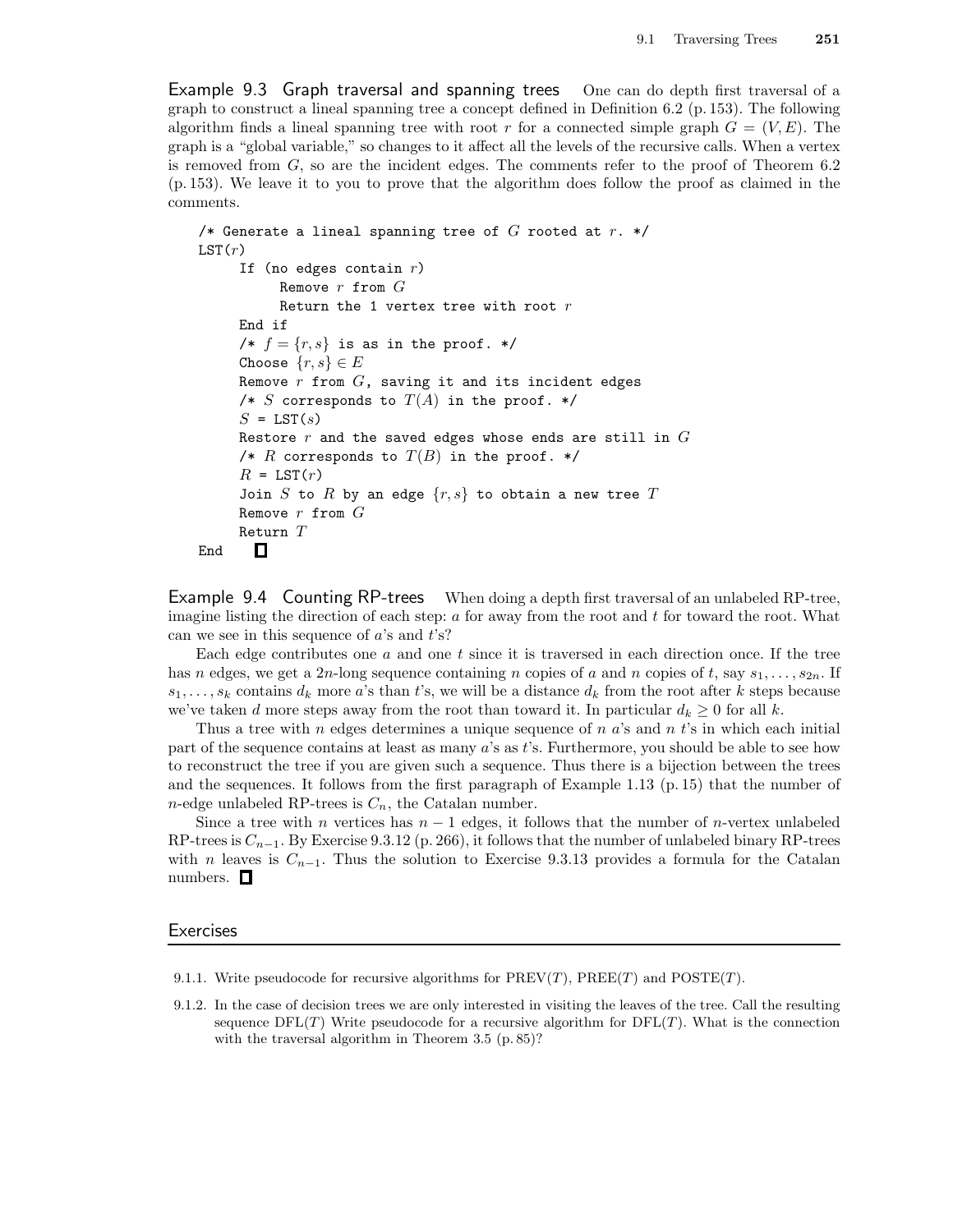- 9.1.3. Write pseudocode to implement breadth first traversal using a queue. Call the operations for adding to the queue and removing from the queue INQUEUE and OUTQUEUE, respectively.
- 9.1.4. Write pseudocode to implement  $PREV(T)$  using a stack. Call the operations for adding to the stack and removing from the stack PUSH and POP, respectively.
- 9.1.5. Construct a careful proof that the algorithm in Example 9.3 does indeed construct a lineal spanning tree.
- 9.1.6. In contrast to Example 9.2, if  $PREV(T) = PREV(U)$  and  $POSTV(T) = POSTV(U)$ , then  $T = U$ . Another way to state this is:

Given 
$$
PREV(T)
$$
 and  $POSTV(T)$ , we can reconstruct  $T$ .

The goal of this exercise is to prove (9.2) by induction on the number of vertices.

Let  $n = |T|$ , the number of vertices of T. Let v be the root of T. Let  $PREV(T) = a_1, \ldots, a_n$  and  $\text{POSTV}(T) = z_1, \ldots, z_n.$ 

If  $n > 1$ , we may suppose that T consists of the RP-trees  $T_1, \ldots, T_k$  joined to the root v. Let U be the RP-tree with root v joined to the trees  $T_2, \ldots, T_k$ . (If  $k = 1, U$  is just the single vertex v.)

- (a) Prove (9.2) is true when  $n = 1$ .
- (b) Prove that  $a_2$  is the root of  $T_1$
- (c) Suppose  $z_t = a_2$ . (This must be true for some t since PREV and POSTV are both permutations of the vertex set.) Prove that  $\text{POSTV}(T_1) = z_1, \ldots, z_t$ .
- (d) With t as above, prove that  $PREV(T_1) = a_2, \ldots, a_{t+1}$ . *Hint*. How many vertices are there in  $T_1$ ?
- (e) Prove that  $PREV(U) = v, a_{t+2}, \ldots, a_n$  and  $POSTV(U) = z_{t+1}, \ldots, z_n$ .
- (f) Complete the proof.
- 9.1.7. In Example 9.2, we proved that a tree cannot be reconstructed from the sequence PREV. The proof also works for POSTV.
	- (a) Find two different RP-trees T and U with  $PREV(T) = PREV(U)$ .
	- (b) Find two different RP-trees T and U with  $\text{POSTV}(T) = \text{POSTV}(U)$ .
- 9.1.8. Use Exercise 9.1.6 to write pseudocode for a recursive procedure to reconstruct a tree from PREV and POSTV.
- 9.1.9. If T is an unlabeled RP-tree, define a sequence  $D(T)$  of  $\pm 1$ 's as follows. Perform a depth first traversal of the tree. Whenever an edge is followed from father to son, list  $a + 1$ . Whenever an edge is followed from son to father, list  $a - 1$ .
	- (a) Let  $T_1, \ldots, T_m$  be unlabeled RP-trees and let T be the tree formed by joining the roots of each of the  $T_i$ 's to a new root to form a new unlabeled RP-tree. Express  $D(T)$  in terms of  $D(T_1), \ldots,$  $D(T_m)$ .
	- (b) IF  $D(T) = s_1, \ldots, s_n$ , show that n is twice the number of edges of T and show that  $\sum_{i=1}^k s_i \geq 0$ for all k with equality when  $k = n$ .
	- \*(c) Let  $\vec{s} = s_1, \ldots, s_n$  be a sequence of  $\pm 1$ 's. Show that  $\vec{s}$  comes from at most one tree and that it comes from a tree if and only if  $\sum_{i=1}^{k} s_i \ge 0$  for all k, with equality when  $k = n$ .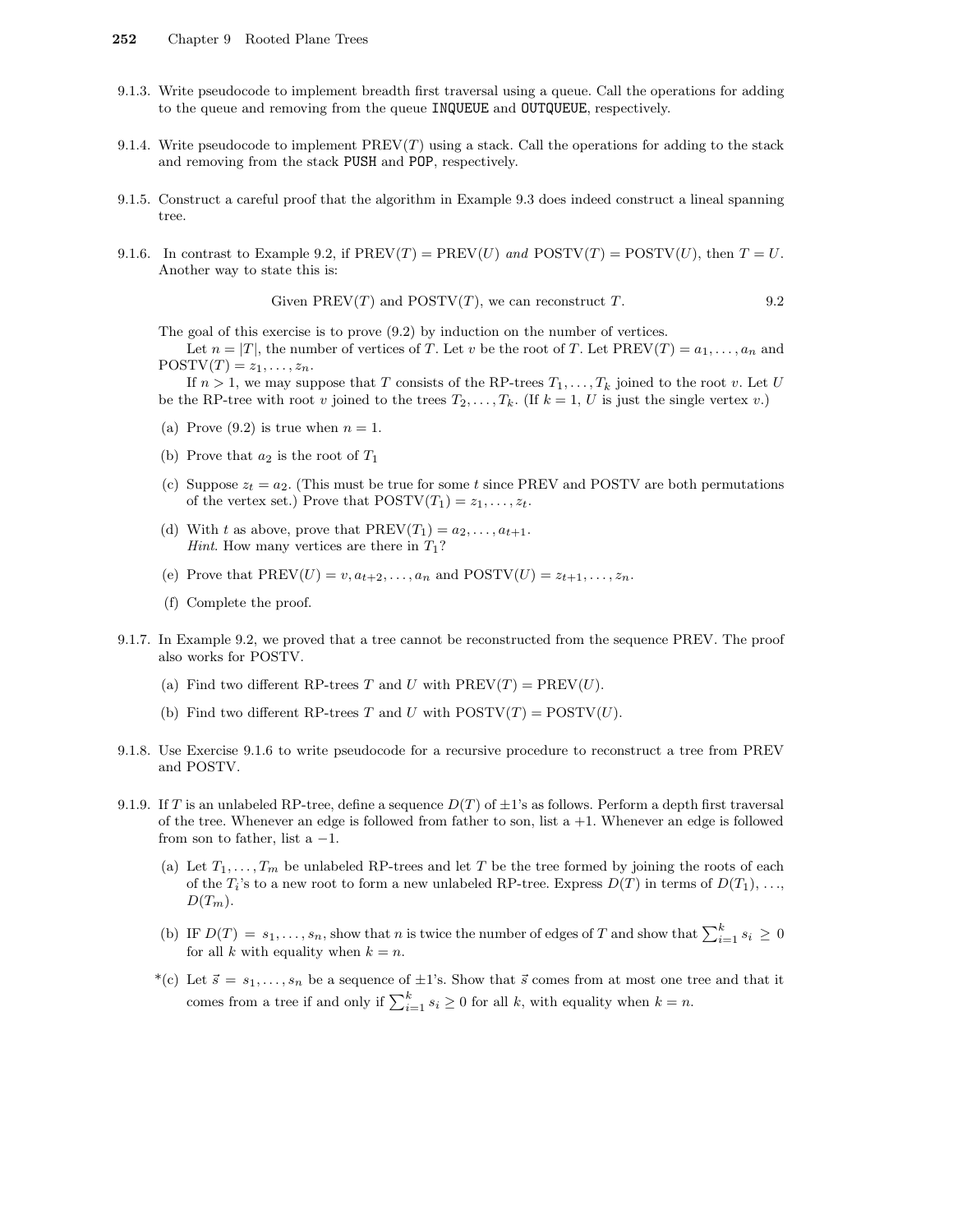

# 9.2 Grammars and RP-Trees

Languages are important in computer science. Compilers convert programming languages into machine code. Automatic translation projects are entangled by the intricacies of natural languages. Researchers in artificial intelligence are interested in how people manage to understand language. We look briefly at a simple, small part of all this: "context-free grammars" and "parse trees." To provide some background material, we'll look at arithmetic expressions and at simple sentences.

Unfortunately, we'll be introducing quit a bit of terminology. Fortunately, you won't need most of it for later sections, so, if you forget it, you can simply look up what you need in the index at the time it is needed.

Example 9.5 Arithmetic expressions Let's consider the meaning of the expression  $(A+5)*(2+(3*X)).$ 

It means  $A + 5$  times  $2 + (3 * X)$ , which we can represent by the RP-tree in Figure 9.3(a). We can then interpret the subexpressions and replace them by their interpretations and so on until we obtain Figure 9.3(c). We can represent this recursive procedure as follows, where " $exp$ " is short for "expression".

```
INTERPRET(exp)If (exp has no operation)
          Return the RP-tree with root expand no other vertices.
     End if
     Let exp = (exp_l op exp_r).
     Return the RP-tree with root op,
          left principal subtree INTERPRET(exp_l) and
          right principal subtree INTERPRET(exp_r).
```
#### End

Now suppose we wish to evaluate the expression, with a procedure we'll call EVALUATE. One way of doing that would be to modify INTERPRET slightly so that it returns values instead of trees. A less obvious method is to traverse the tree generated by INTERPRET in POSTV order. Each leaf is replaced by its value and each nonleaf is replaced by the value of performing the operation it indicates on the values of its two sons.

To illustrate this, POSTV of Figure 9.3(c) is  $A\,5\,+\,2\,3\,X\;*\,+\,*$ . Thus we replace the leaves labeled A and 5 with their values, then the leftmost vertex labeled  $+$  with the value of  $A + 5$ , and so on. POSTV of a tree associated with calculations is called *postorder notation* or *reverse Polish notation*. It is used in some computer languages such as Forth and PostScript<sup>®</sup> and in some handheld calculators.  $\Box$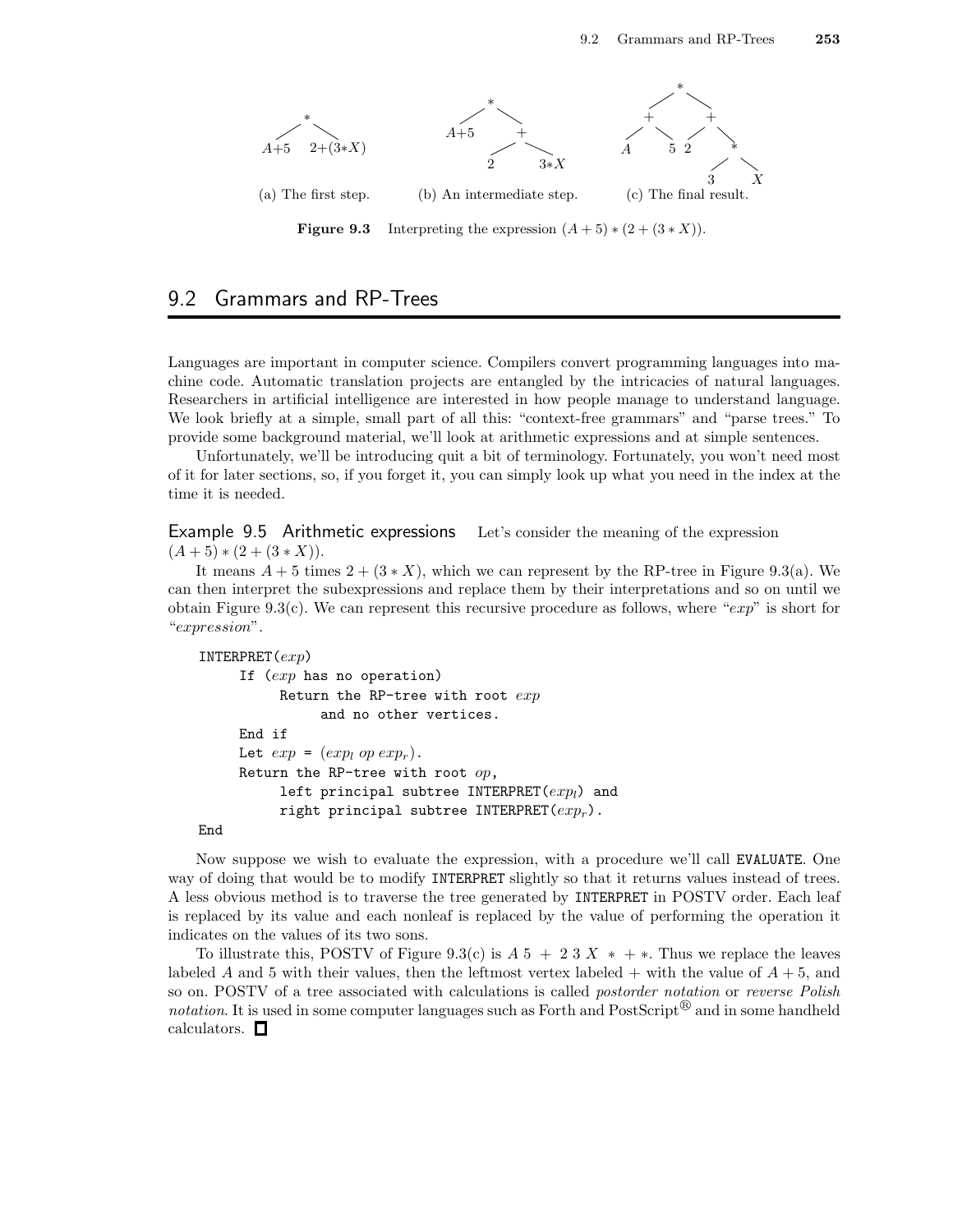Example 9.6 Very simple English Languages are very complicated creations; however, we can describe a rather simple form of an English sentence as follows:

- (a) One type sentence consists of the three parts noun-phrase, verb, noun-phrase and a period in that order.
- (b) A noun-phrase is either a noun or an adjective followed by a noun-phrase.
- (c) Lists of acceptable words to use in place of verb, noun and adjective are available.

This description is a gross oversimplification. It could lead to such sentences as "big brown small houses sees green green boys." The disagreement between subject and verb (plural versus singular) could be fixed rather easily, but the nonsense nature of the sentence is not so easily fixed. If we agree to distinguish between grammatical correctness and content, we can avoid this problem. (As we shall see in a little while, this is not merely a way of defining our difficulty out of existence.)  $\Box$ 

Let's rephrase our rules from the last example in more concise form. Here's one way to do that.

(a) sentence  $\rightarrow$  noun-phrase verb noun-phrase. (b) noun-phrase  $\rightarrow$  adjective noun-phrase | noun (c) *adjective*  $\rightarrow$  **big** | small | green |  $\cdots$  $noun \rightarrow \text{ houses} \mid \text{ boys} \mid \cdots$  $verb \rightarrow sees \mid \cdots$ 

These rules along with the fact that we are interested in sentences are what is called a "context-free grammar."

Definition 9.2 Context-free grammar A context-free grammar consists of

- 1. a finite set S of nonterminals;
- 2. a finite set  $T$  of **terminals**;
- 3. a start symbol  $s_0 \in S$ ;
- 4. a finite set of **productions** of the form  $s \to x_1 \dots x_n$  where  $s \in S$  and  $x_i \in S \cup T$ . We allow  $n = 0$ , in which case the production is "s  $\rightarrow$ ."

We'll distinguish between terminal and nonterminal symbols by writing them in the fonts "terminal" and "nonterminal." If we don't know whether or not an element is terminal, we will use the nonterminal font. (This can happen in a statement like,  $x \in S \cup T$ .)

In the previous example, the start symbol is *sentence* and the productions are given in  $(a)-(c)$ .

The productions of the grammar give the structural rules for building the language associated with the grammar. This set of rules is called the *syntax* of the language. The grammar is called context-free because the productions do not depend on the context (surroundings) in which the nonterminal symbol appears. Natural languages are not context-free, but many computer languages are nearly context-free.

Any string of symbols that can be obtained from the start symbol (sentence above) by repeated substitutions using the productions is called a sentential form.

Definition 9.3 The language of a grammar A sentential form consisting only of terminal symbols is a sentence. The set of sentences associated with a grammar  $G$  is called the language of the grammar and is denoted  $L(G)$ .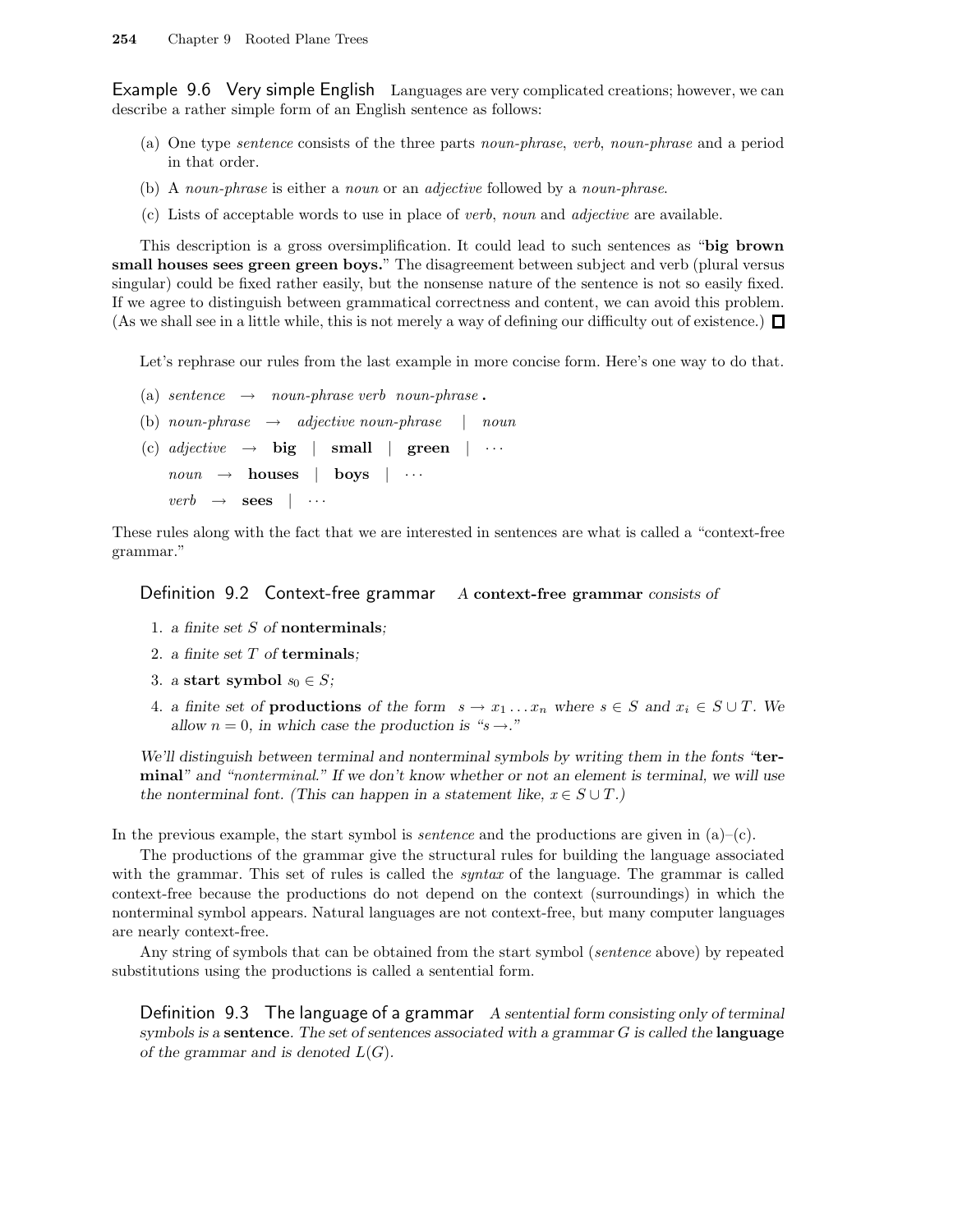

Figure 9.4 The parse tree for the sentence little red houses.

Processes that obtain one string of symbols from another by repeated applications of productions are called *derivations*. To indicate that **little red** noun can be derived from noun-phrase, we write

noun-phrase  $\stackrel{*}{\Rightarrow}$  little red noun.

Thus

sentence  $\stackrel{*}{\Rightarrow}$  big brown small houses sees green green boys.

We can represent productions by RP-trees where a vertex is the left side of a production and the leaves are the items on the right side; for example,

 $noun-phrase \rightarrow adjective\ noun-phrase$ 

becomes



The collection of productions thus become local descriptions for trees corresponding to derivations such as that shown in Figure 9.4. We call such a tree a *parse tree*. The string that was derived from the root of the parse tree is the DFV sequence of the tree. A sentence corresponds to a parse tree in which the root is the start symbol and all the leaves are terminal symbols.

How is Figure 9.3 related to parse trees? There certainly seems to be some similarity, but all the symbols are terminals. What has happened is that the parse tree has been squeezed down to eliminate unnecessary information. Before we can think of Figure 9.3 as coming from a parse tree, we need to know what the grammar is. Here's a possibility, with  $exp$  (short for *expression*) the start symbol, **number** standing for any number and **id** standing for any *identifier*; i.e., the name of a variable.

```
exp \rightarrow term | term op term
term \rightarrow (exp) \parallel id \parallel numberop \rightarrow + | - | * | /
```
A computer language has a grammar. The main purpose of a compiler is to translate grammatically correct code into machine code. A secondary purpose is to give the programmer useful messages when nongrammatical material is encountered. Whether grammatically correct statements make sense in the context of what the programmer wishes to do is beyond the ken of a compiler; that is, a compiler is concerned with syntax, not with content.

Compilers must use grammars backwards from the way we've been doing it. Suppose you are functioning as a general purpose compiler. You are given the grammar and a string of terminal symbols. Instead of starting with the start symbol, you must start with the string of terminals and works backwards, creating the parse tree *from* the terminals at the leaves back to the start symbol at the root. This is called *parsing*. A good compiler must be able to carry out this process or something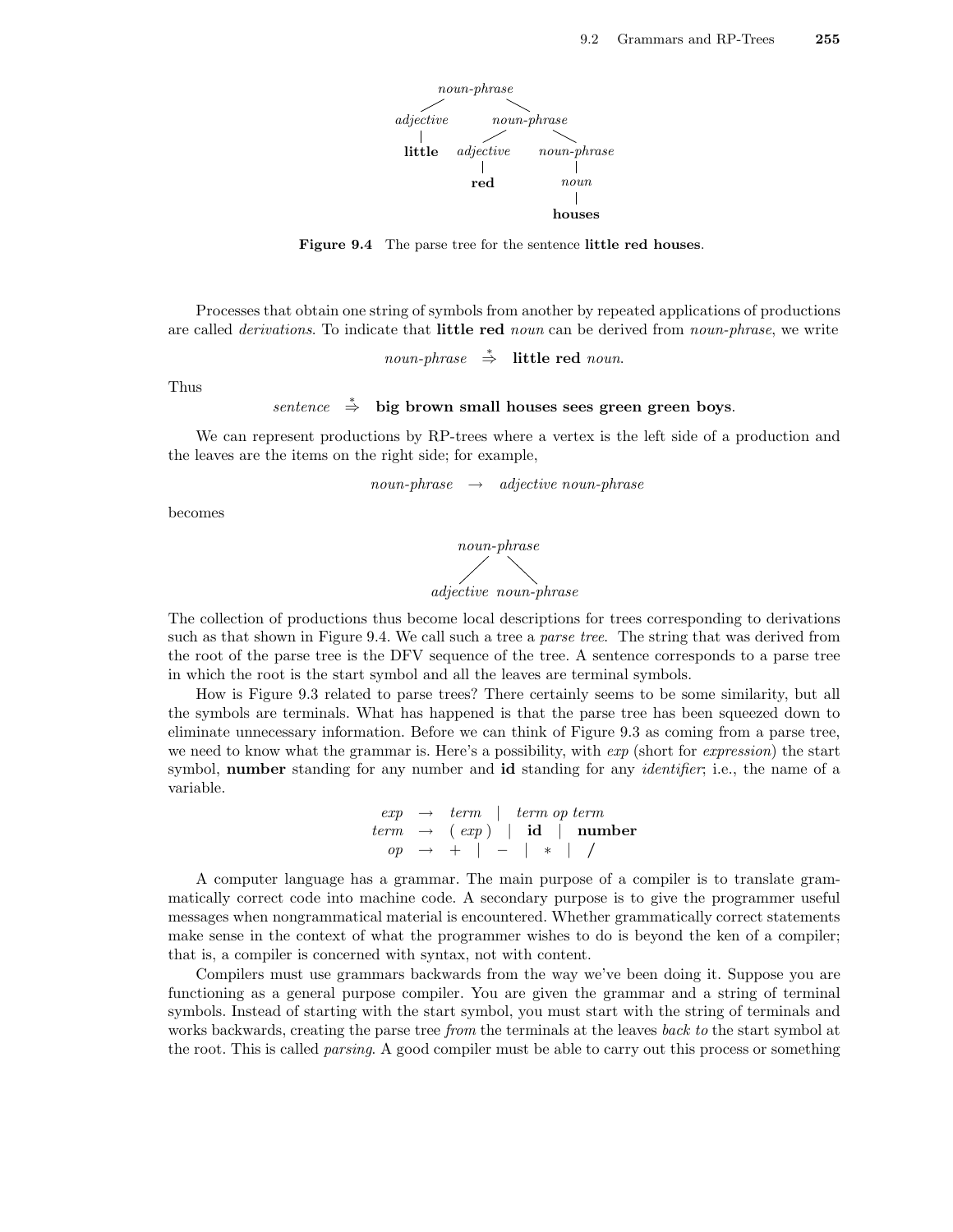like it quite rapidly. For this reason, attention has focused on grammars which are quickly parsed and yet flexible enough to be useful as computer languages.

When concerned with parsing, one should read the productions backwards. For example,

 $term \rightarrow (exp) | id | number$ 

would be read as the three statements:

- If one sees the string "( $exp$ )", it may be thought of as a term.
- If one sees an id, it may be thought of as a *term*.
- If one sees a **number**, it may be thought of as a *term*.

Example 9.7 Arithmetic expressions again Our opening example on arithmetic expressions had a serious deficiency: Parentheses were required to group things. We would like a grammar that would obey the usual rules of mathematics: Multiplication and division take precedence over addition and subtraction and, in the event of a draw, operations are performed from left to right.

We can distinguish between factors, terms (products of factors) and expressions (sums of terms) to enforce the required precedence. We can enforce the left to right rule by one of two methods:

(a) We can build it into the syntax.

(b) We can insist that in the event of an ambiguity the leftmost operation should be performed.

The latter idea has important ramifications that make parsing easier. You'll learn about that when you study compilers. We'll use method (a). Here's the productions, with exp the start symbol.

$$
\begin{array}{rcl}\n\exp & \rightarrow & term & | & exp + term & | & exp - term \\
\hline\n\text{term} & \rightarrow & factor & | & term * factor & | & term / factor \\
\text{factor} & \rightarrow & (exp) & | & \text{id} & | & \text{number}\n\end{array}
$$

As you can see, even this a language fragment is a bit complicated.  $\Box$ 

By altering (4) of Definition 9.2 (p. 254), we can get other types of grammars. A more general replacement rule is

4'. a finite set of productions of the form  $v_1 \dots v_m \to x_1 \dots x_n$  where  $v_i, x_i \in S \cup T, m \ge 1$  and  $n \geq 0$ .

This gives what are called phrase structure grammars. Grammars that are this general are hard to handle.

A much more restrictive replacement rule is

4''. a finite set of productions of the form  $s \to \mathbf{t_1} \dots \mathbf{t_n}$  or  $s \to \mathbf{t_1} \dots \mathbf{t_n}$  and where  $r, s \in S, n \geq 0$ and  $\mathbf{t_i} \in T$ .

This gives what are called regular grammars, which are particularly easy to study.

Example 9.8 Finite automata and regular grammars In Section 6.6 we studied finite automata and, briefly, Turing machines. If A is a finite automaton, the *language* of A,  $L(\mathcal{A})$ , is the set of all input sequences that are recognized by  $A$ . With a proper definition of recognition for Turing machines, the languages of phrase structure grammars are precisely the languages recognized by Turing machines. We will prove the analogous result for regular grammars:

**Theorem 9.1 Regular Grammars** Let L be a set of strings of symbols. There is a regular grammar G with  $L(G) = L$  if and only if there is a finite automaton A with  $L = L(\mathcal{A})$ . In other words, the languages of regular grammars are precisely the languages recognized by finite automata.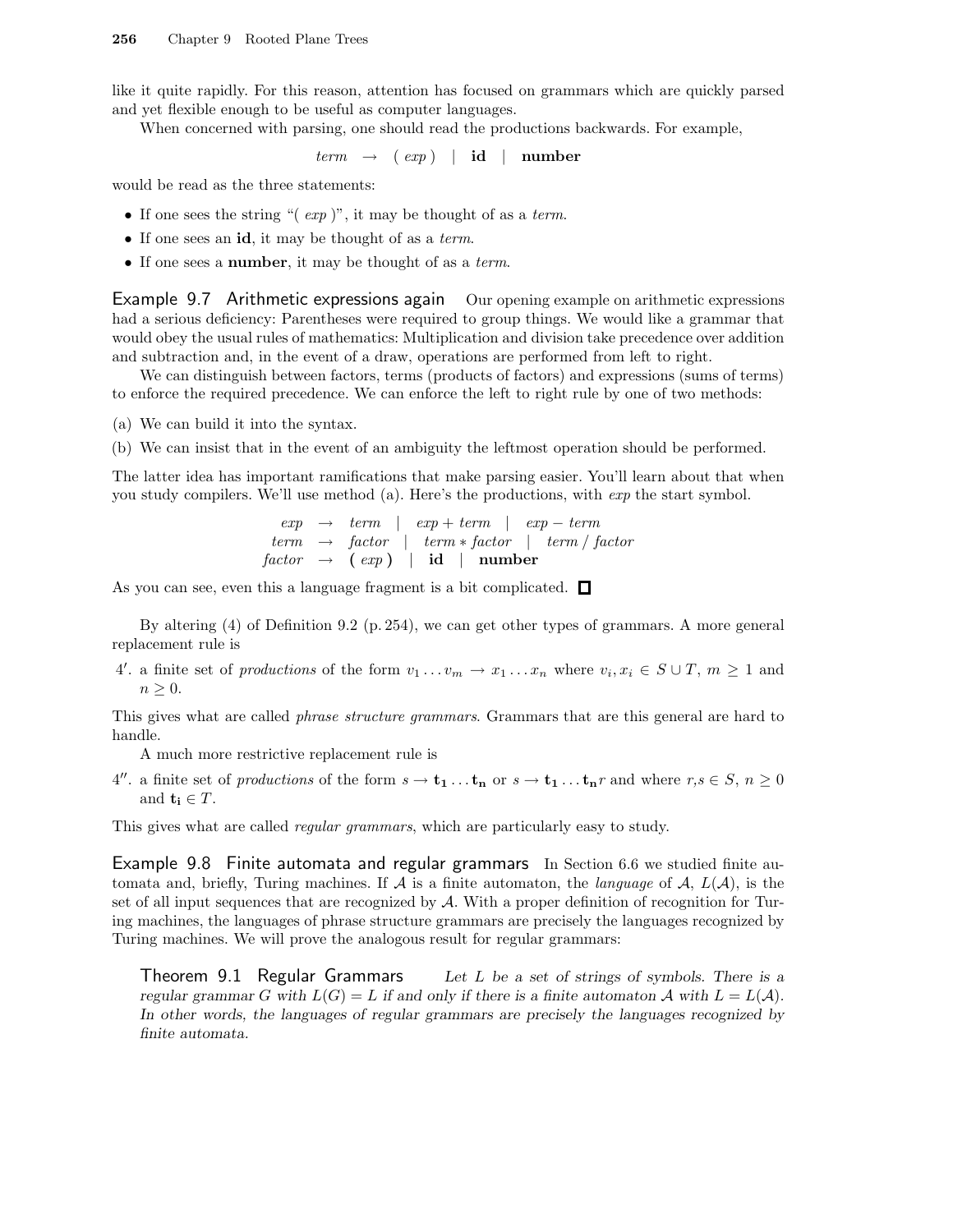**Proof:** Suppose we are given an automaton  $\mathcal{A} = (S, I, f, s_0, A)$ . We must exhibit a regular grammar G with  $L(G) = L(\mathcal{A})$ . Here it is.

- 1. The set of nonterminal symbols of  $G$  is  $S$ , the set of states of  $A$ .
- 2. The set of terminal symbols of G is I, set of input symbols of  $\mathcal{A}$ .
- 3. The start symbol of G is  $s_0$ , the start symbol of A.
- 4. The productions of G are all things of the form  $s \to it$  or  $s \to j$  where  $f(s, i) = t$  or  $f(s, j) \in A$ , the accepting states of A.

Clearly G is a regular grammar. It is not hard to see that  $L(G) = L(\mathcal{A})$ .

Now suppose we are given a regular grammar  $G$ . We must exhibit an automaton  $A$  with  $L(\mathcal{A}) = L(G)$ . Our proof is in three steps. First we show that there is a regular grammar G' with  $L(G') = L(G)$  and with no productions of the form  $s \to t$ . Second we show that there is a regular grammar G'' with  $L(G'') = L(G')$  in which the right side of all productions are either empty or of the form is, that is i is terminal and  $s$  is nonterminal. Finally we show that there is a nondeterministic finite automaton N that recognizes precisely  $L(G'')$ . By the "no free will" theorem in Section 6.6, this will complete the proof.

First step: Suppose that G contains productions of the form  $s \to t$ . We will construct a new regular grammar G' with no productions of this form and  $L(G) = L(G')$ . (If there are no such productions, simply let  $G' = G$ .) The terminal, nonterminal and start symbols of G' are the same as those of G. Let R be the right side of a production in G that is not simply a nonterminal symbol. We will let  $s \to R$  be a production in G' if and only if

- $s \to R$  is a production in  $G$ , or
- There exist  $x_1, \ldots, x_n$  such that  $s \to x_1, x_1 \to x_2, \cdots, x_{n-1} \to x_n$  and  $x_n \to R$  are all productions in G.

You should be able to convince yourself that  $L(G') = L(G)$ .

Second step: We now construct a regular grammar  $G''$  in which the right side of every production is either empty or has exactly one terminal symbol. The terminal symbols of  $G''$  are the same as those of  $G'$ . The nonterminal symbols of  $G''$  are those of  $G'$  plus some additional ones which we'll define shortly.

Let  $s \to i_1 \dots i_n t$  be a production in G'. If  $n = 1$ , this is also a production in G''. By the construction of G', we cannot have  $n = 0$ , so we can assume  $n > 1$ . Let  $\sigma$  stand for the right side of the production. Introduce  $n-1$  new states  $(s, \sigma, k)$  for  $2 \leq k \leq n$ . Let G'' contain the productions

- $s \rightarrow i_1(s, \sigma, 2);$
- $(s, \sigma, k) \to i_k(s, \sigma, k+1)$ , for  $1 < k < n$  (There are none of these if  $n = 2$ .);
- $(s, \sigma, n) \rightarrow i_n t$ .

Let  $s \to i_1 \dots i_n$  be a production in G'. (An empty right hand side corresponds to  $n = 0$ .) If  $n = 0$  or  $n = 1$ , let this be a production in G''; otherwise, use the idea of the previous paragraph, omitting t. You should convince yourself that  $L(G'') = L(G')$ .

Third step: We now construct a nondeterministic finite automaton  $N$  that recognizes precisely  $L(G)$ . The states of  $\mathcal N$  are the internal symbols of  $G''$  together with a new state a, the start state is the start symbol, and the input symbols are the terminal symbols. Let a be an accepting state of  $\mathcal N$ . Let  $s \to R$  be a production of G''. There are three possible forms for R:

- If R is empty, then s is an accepting state of  $\mathcal N$ .
- If  $R = \mathbf{i}$ , then  $(s, \mathbf{i}, a)$  is an edge of N.
- if  $R = \mathbf{i}t$ , then  $(s, \mathbf{i}, t)$  is an edge of N.

You should convince yourself that N accepts precisely  $L(G'')$ .  $\Box$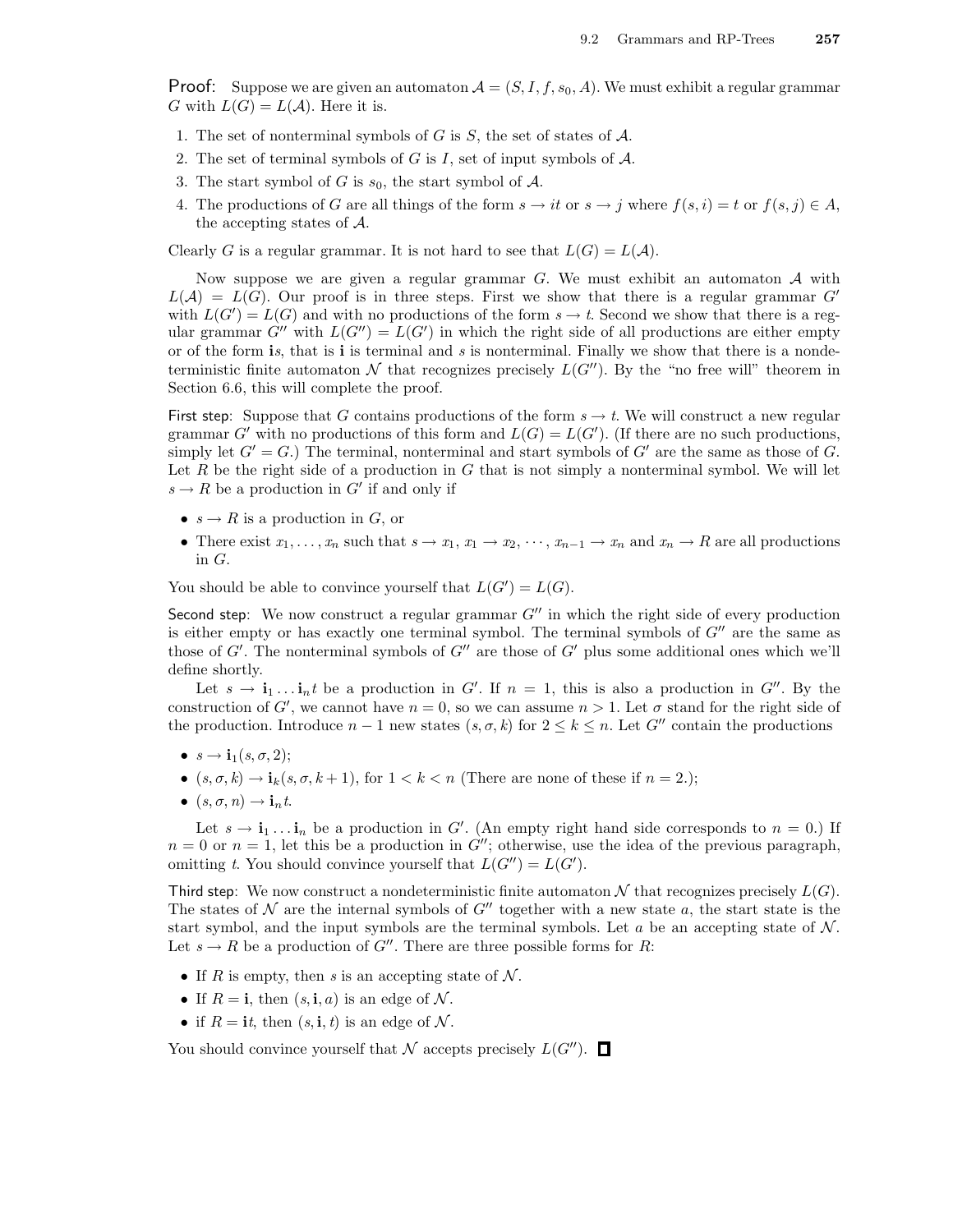#### **Exercises**

- 9.2.1. Draw the trees like Figure  $9.3(c)$  to interpret the following expressions.
	- (a)  $(((1 + 2) + 3) + 4) + 5$
	- (b)  $((1+2)+(3+4))+5$
	- (c)  $1 + (2 + (3 + (4 + 5)))$
	- (d)  $(X + 5 * Y)/(X Y)$
	- (e)  $(X * Y 3) + X * (Y + 1)$
- 9.2.2. How might the ideas in Example 9.5 be modified to allow for unary minus as in  $(-A) * B$ ?
- 9.2.3. Write pseudocode for the two methods suggested in Example 9.5 for calculating the value of an arithmetic expression.
- 9.2.4. Using the grammar of Example 9.7, construct parse trees for the following sentences.
	- (a)  $(X + 5 * Y)/(X Y)$
	- (b)  $(X * Y 3) + X * (Y + 1)$
- 9.2.5. Add the following features to the expressions of Example 9.7.
	- (a) Unary minus.
	- (b) Exponentiation using the operator ∗∗. Ambiguities are resolved in the reverse manner from the other arithmetic operations:  $A \ast B \ast C$  is the same as  $A \ast B \ast C$ .
	- (c) Replacement using the operator :=. Only one use of the operator is allowed.
	- (d) Multiple replacement as in

$$
A := 4 + B := C := 5 + 2 * 3,
$$

which means that C is set equal to  $5 + 2 * 3$ , B is set to equal to C and A is set equal to  $4 + B$ .

- 9.2.6. Let  $G$  be the grammar with the start state  $s$  and the productions
	- (i)  $s \rightarrow \mathbf{x} t$  and  $s \rightarrow \mathbf{y} t$ ;
	- (ii)  $t \to R$  where R is either empty or one of  $+xt$ ,  $+yt$  or  $-xt$ .
	- (a) Describe  $L(G)$ .
	- (b) Follow the steps in the construction of the corresponding nondeterministic finite automaton; that is, describe  $G'$ ,  $G''$  and  $\mathcal N$  that were constructed in the proof.
	- (c) Continuing the previous part, construct a deterministic machine as done in Section 6.6 corresponding to  $N$ .
	- (d) Can you construct a simpler deterministic machine to recognize  $L(G)$ ?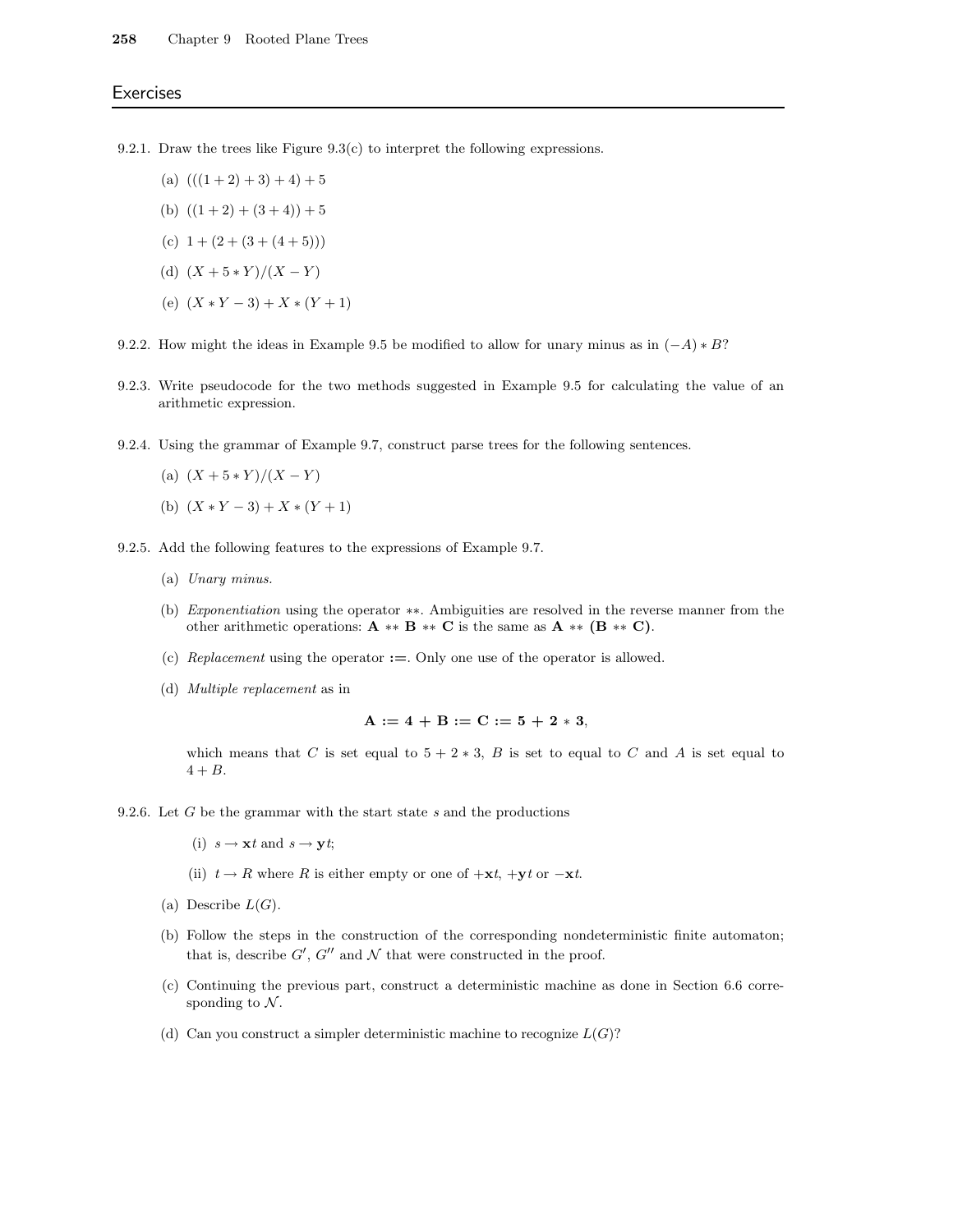### \*9.3 Unlabeled Full Binary RP-Trees

We'll begin with a review of material discussed in Examples 7.9 (p. 206) and 7.10. Roughly speaking, an unlabeled RP-tree is an RP-tree with the vertex labels erased. Thus, the order of the sons of a vertex is still important. A tree is "binary" (resp. "full binary") if each nonleaf has at most (resp. exactly) two sons. Figure 9.5 shows some unlabeled full binary RP-trees. Here is a more precise pictorial definition. Compare it to Definition 9.1 for (labeled) RP-trees.

Definition 9.4 Unlabeled binary rooted plane trees The following are unlabeled binary RP-trees. Roots are indicated by  $\bullet$  and other vertices by  $\circ$ .

- (i) The single vertex  $\bullet$  is such a tree.
- (ii) If  $T_1$  is one such tree, so is the tree formed by (a) drawing  $T_1$  root upward, (b) adding a above  $T_1$  and connecting • to the root of  $T_1$ , and (c) changing the root of  $T_1$  to  $\circ$ .
- (iii) If  $T_1$  and  $T_2$  are two such trees, so is the tree formed by (a) drawing  $T_1$  to the left of  $T_2$ , both root upward, (b) adding a  $\bullet$  above them and connecting it to their roots, and (c) changing the roots of  $T_1$  and  $T_2$  to  $\circ$ 's.

If we omit (ii), the result is unlabeled full binary  $RP\text{-trees.}$ 

These trees are often referred to as "unlabeled ordered (full) binary trees." Why? To define a binary tree, one needs to have a root. Drawing a tree in the plane is equivalent to ordering the children of each vertex. Sometimes the adjective "full" is omitted. In this section, we'll study unlabeled ordered full binary trees.

We can build all unlabeled full binary RP-trees recursively by applying the definition over and over. To begin with there are no trees, so all we get is a single vertex by (1) of the definition. This tree can then be used to build the 3 vertex full binary RP-tree shown in the next step of Figure 9.5. Using the two trees now available, we can build the three new trees shown in the right hand step of Figure 9.5. In general, if we have a total of  $t_n$  trees at step n, then  $t_1 = 1$  (the single vertex) and  $t_{n+1} = 1 + (t_n)^2 + 1$  (either use the single vertex tree or join two trees  $T_1$  and  $T_2$  to a new root).

Example 9.9 Counting and listing unlabeled full binary RP-trees How many unlabeled full binary RP-trees are there with  $n$  leaves? How can we list them?

As we shall see, answers to these questions come almost immediately from the recursive definition. It is important to note that

Definition 9.4 provides exactly one way to produce every unlabeled full binary RP-tree.

If there were more than one way to produce some of the trees from the definition, we would not be able to obtain answers to our questions so easily, if at all.

We begin with counting. Let  $b_n$  be the desired number. Clearly  $b_0 = 0$ , since a tree has at least one leaf. Let's look at how our definition leads to trees with  $n$  leaves.

According to the definition, an unlabeled full binary RP-tree will be either a single vertex, which contributes to  $b_1$ , or it will have exactly two principal subtrees, both of which are unlabeled full binary RP-trees. If the first of these has k leaves, then the second must have  $n-k$ . By the Rules of Sum and Product,

$$
b_n = \sum_{k=1}^{n-1} b_k b_{n-k} \quad \text{if } n > 1.
$$

Using this we can calculate the first few values fairly easily:

$$
b_1 = 1
$$
  $b_2 = 1$   $b_3 = 2$   $b_4 = 5$   $b_5 = 14$   $b_6 = 42$   $b_7 = 132$ .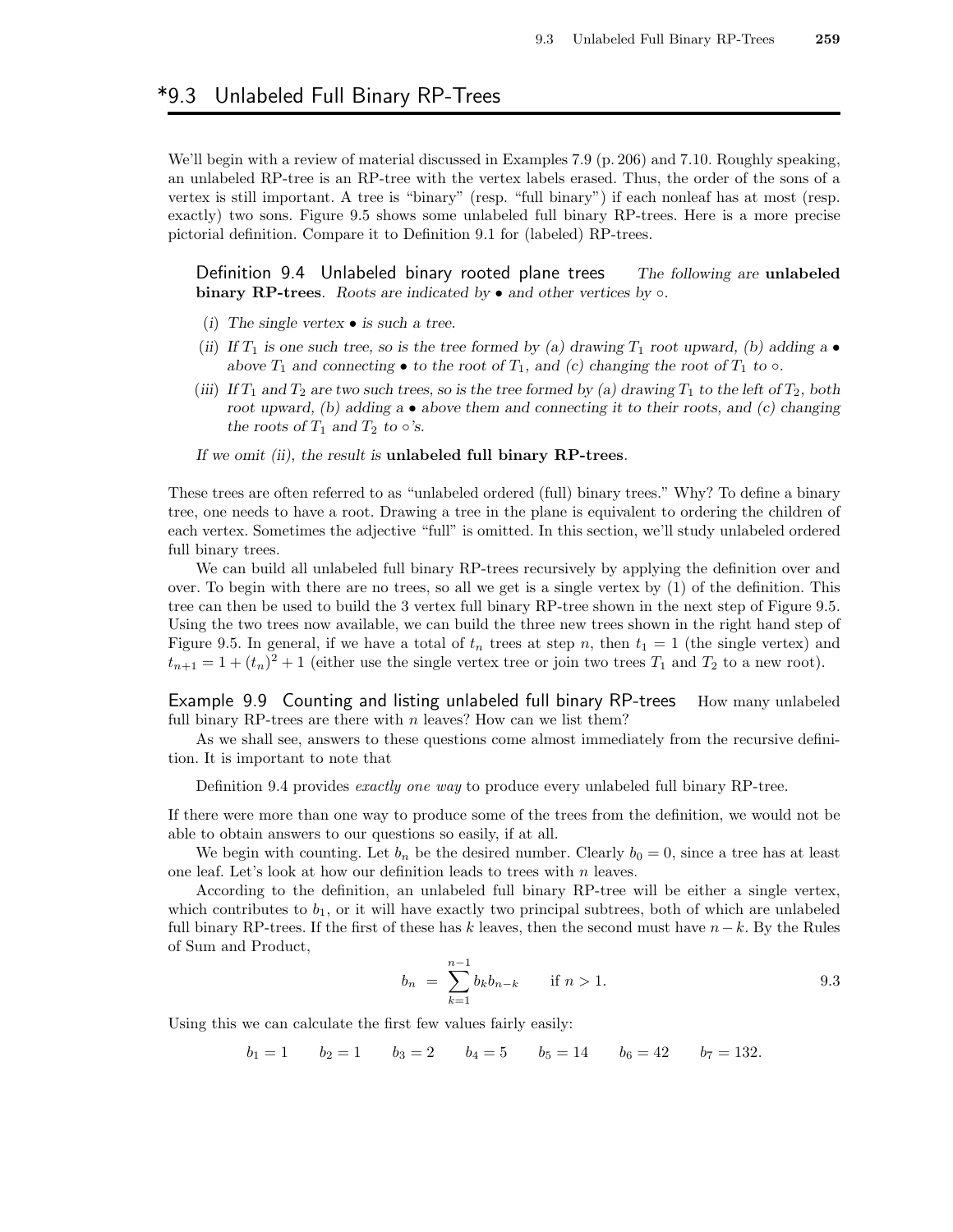

Figure 9.5 The first three stages in building unlabeled full binary RP-trees recursively. A  $\circ$  is a vertex of a previously constructed tree and a • is the root of a new tree.

Notice how the recursion came almost immediately from the definition.

So far, this has all been essentially a review of material in Examples 7.9 and 7.10. Now we'll look at something new: listing the trees based on the recursive description. Here's some pseudocode to list all binary RP-trees with  $n$  leaves.

```
/* Make a list of n-leaf unlabeled full binary RP-trees */
Procedure BRPT(n)If (n = 1), then Return the single vertex tree
     Set List empty
     For k = 1, 2, \dots, n - 1:
          /* Get a list of first principal subtrees. */
          S_L = BRPT(k)/* Get a list of second principal subtrees. */
          S_R = BRPT(n - k)For each T_1\in S_L\colonFor each T_2 \in S_R:
                    Add JOIN(T_1, T_2) to List
               End for
          End for
     End for
     Return List
```
End

The procedure  $J\text{OIN}(T_1, T_2)$  creates a full binary RP-tree with principal subtrees  $T_1$  and  $T_2$ . The outer for loop is running through the terms in the summation in (9.3). The inner for loop is constructing each of the trees that contribute to the product  $b_k b_{n-k}$ . This parallel between the code and (9.3) is perfectly natural: They both came from the same recursive description of how to construct unlabeled full binary RP-trees.  $\Box$ 

What happened in this example is typical. Given a recursive description of how to *uniquely* construct all objects in some set, we can provide both a recursion for the number of them and pseudocode to list all of them. It is not so obvious that such a description usually leads to ranking and unranking algorithms as well. Rather than attempt a theoretical explanation of how to do this, we'll look at examples. Since it's probably not fresh in your mind, it would be a good idea to review the concepts of ranking and unranking from Section 3.2 (p. 75) at this time.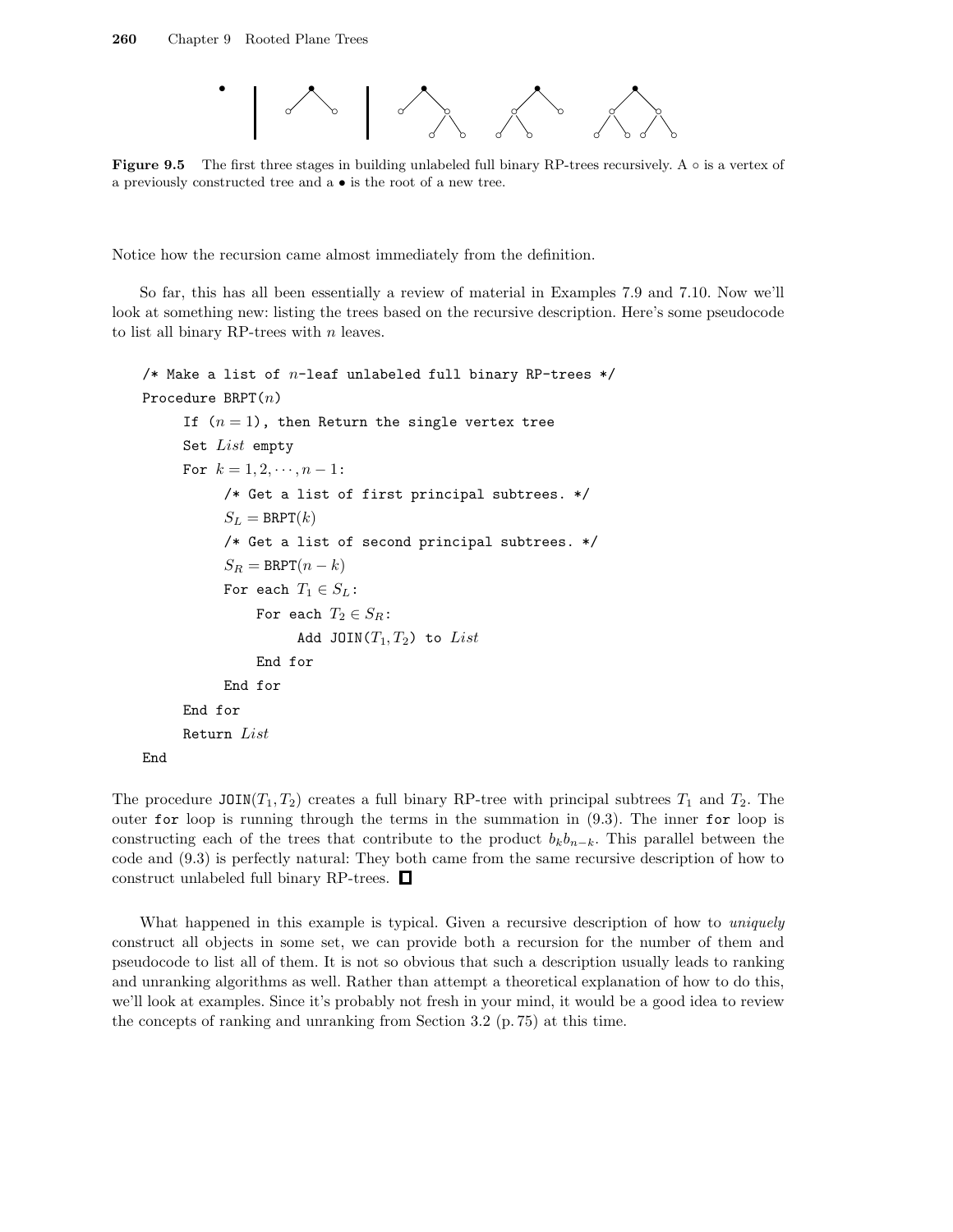

**Figure 9.6** The local description for *n*-leaf unlabeled full binary RP-trees. We assume that  $n > 1$  in the right hand figure. B stands for BRPT and  $J(C, D) = \{J0IN(c, d) | c \in C, d \in D\}$ , with the set made into an ordered list using lexicographic order based on the orderings in C and D obtained by lex ordering all the pairs  $(RANK(c), RANK(d)),$  with  $c \in \mathbb{C}$  and  $d \in \mathbb{D}$ .

Example 9.10 A ranking for permutations We'll start with permutations since they're fairly simple.

Suppose that S is an n-set with elements  $s_1 < \cdots < s_n$ . The local description of how to generate  $L(S)$ , the permutations of S listed in lex order, is given in Figure 7.2 (p. 213). This can be converted to a verbal recursive description: Go through the elements  $s_i \in S$  in order. For each  $s_i$ , list all the permutations of  $S - \{s_i\}$  in lex order, each preceded by " $s_i$ ". (The comma after  $s_i$  is not a misprint.)

How does this lead to RANK and UNRANK functions? Let  $\sigma: \underline{n} \to \underline{n}$  be a permutation and let RANK $(s_{\sigma(1)},\ldots,s_{\sigma(n)})$  denote the rank of  $s_{\sigma(1)},\ldots,s_{\sigma(n)}$ . Since the description is recursive, the rank formula will be as well. We need to start with  $n = 1$ . Since there is only one permutation of a one-element set,  $\text{RANK}(\sigma) = 0$ .

Now suppose  $n > 1$ . There are  $\sigma(1) - 1$  principal subtrees of  $L(S)$  to the left of the subtree

$$
s_{\sigma(1)}, L(S - \{s_{\sigma(1)}\}),
$$

each of which has  $(n - 1)!$  leaves. Thus we have

$$
RANK(s_{\sigma(1)},...,s_{\sigma(n)}) = (\sigma(1)-1)(n-1)! + RANK(s_{\sigma(2)},...,s_{\sigma(n)}).
$$

You should also be able to see this by looking at Figure xrefLexOrderLocal.

As usual the rank formula can be "reversed" to do the unranking: Let  $\text{UNRANK}(r, S)$  denote the permutation of the set S that has rank r. Let  $q = r/(n-1)!$  with the remainder discarded. Then

$$
UNRANK(r, S) = s_{q+1}
$$
,  $UNRANK(r - (n-1)!q, S - \{s_{q+1}\})$ .

Example 9.11 A ranking for unlabeled full binary RP-trees How can we rank and unrank  $BRPT(n)$ , the *n*-leaf unlabeled full binary RP-trees?

Either Definition 9.1 or the listing algorithm BRPT that we obtained from it in Example 9.9 can be used as a starting point. Each gives a local description of a decision tree for generating n-leaf unlabeled full binary RP-trees. The only thing that is missing is an ordering of the sons in the decision tree, which can be done in any convenient manner. The listing algorithm provides a specific order for listing the trees, so we'll use it. It's something like lex order:

- first by size of the left tree (the outer loop on  $k$ ),
- then by the rank of the left tree (the middle loop on  $T_1 \in S_L$ ),

9.4

• finally by the rank of the right tree (the inner loop on  $T_2 \in S_R$ ).

The left part of the figure is not a misprint: the top  $\bullet$  is the decision tree and the bottom  $\bullet$  is it's label: the 1-leaf tree. Carrying this a bit further, Figure 9.7 expands to local description for 2 and 3 leaves.

Expanding this local description for any value of  $n$  would give the complete decision tree in a nonrecursive manner. However, we have learned that expanding recursive descriptions is usually unnecessary and often confusing. In fact, we can obtain ranking and unranking algorithms directly from the local description, as we did for permutations in the preceding example.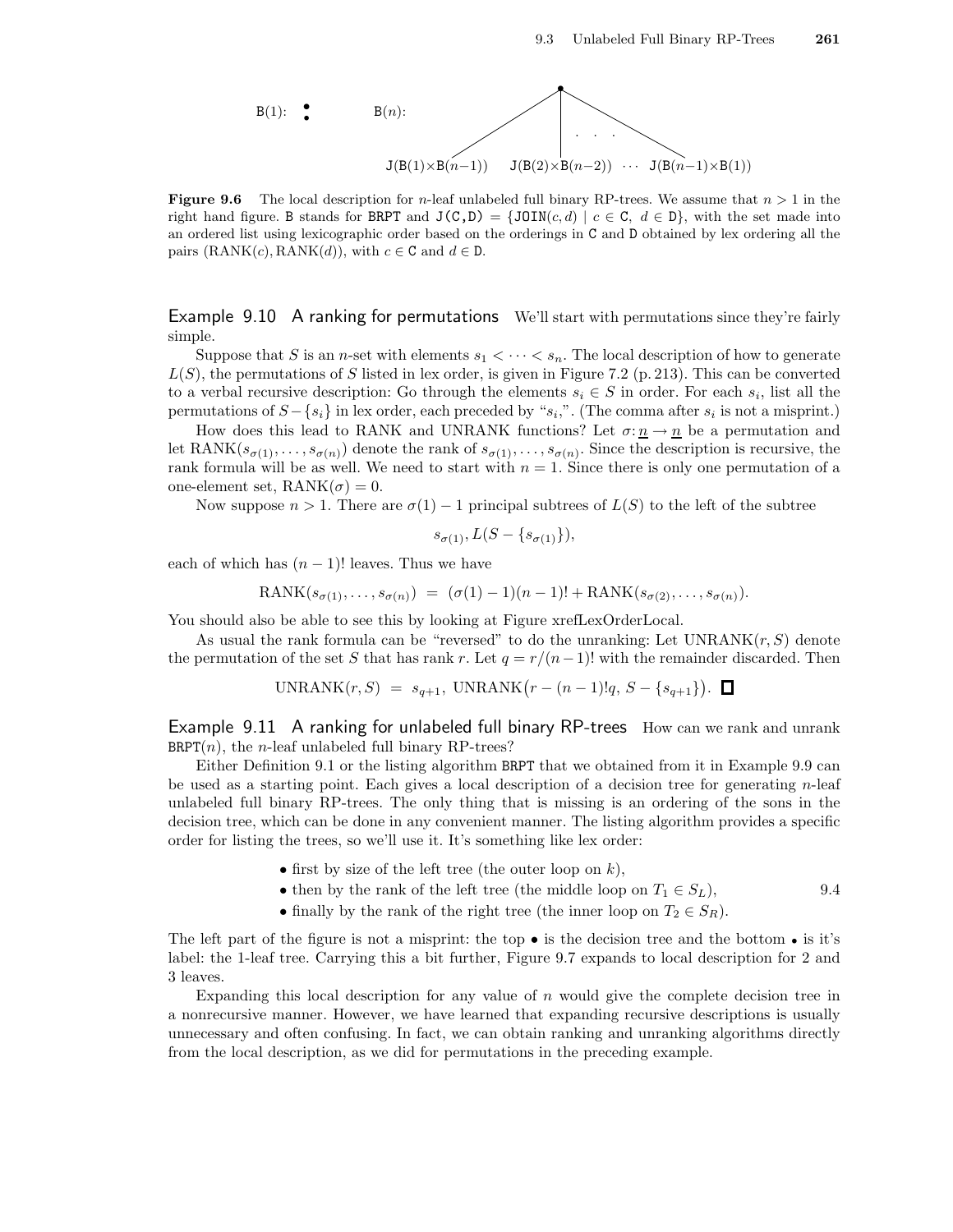B(2): • • B(1) × B(1) • • • B(3): • • • • • B(1) × B(2) B(2) × B(1) B(1) × (B(1) × B(1)) (B(1) × B(1)) × B(1) • • • • • • • • • •

**Figure 9.7** An expansion of Figure 9.6 for  $n = 2$  and  $n = 3$ . The upper trees are the expansion of Figure 9.6. The lower trees are the full binary RP-trees that occur at the leaves.

Let's get a formula for the rank. Since our algorithm for listing is recursive, our rank formula will also be recursive. We must start our recursive formula with the smallest case,  $|T| = 1$ . In this case there is only one tree, namely a single vertex. Thus  $T = \bullet$  and  $\text{RANK}(T) = 0$ .

Now suppose  $|T| > 1$ . and let  $T_1$  and  $T_2$  be its first and second principal subtrees. (Or left and right, if you prefer.) We need to know which trees come before  $T$  in the ranking. Suppose  $Q$ has principal subtrees  $Q_1$  and  $Q_2$  and  $|Q| = |T|$ . The information in (9.4) says that the tree T is preceded by precisely those trees Q for which  $|Q| = |T|$ , and either

- $|Q_1| < |T_1|$  OR
- $|Q_1| = |T_1|$  AND RANK $(Q_1)$  < RANK $(T_1)$  OR
- $Q_1 = T_1$  AND RANK $(Q_2)$  < RANK $(T_2)$ .

The number of trees in each of these categories is

- $\bullet$   $\sum$  $k<|T_1|$  $b_k b_{n-k}$ , where terms were collected by  $k = |Q_1|$ ,
- RANK $(T_1) \times b_{|T_2|}$ , and
- $1 \times \text{RANK}(T_2)$ .

Hence

Theorem 9.2 Rank of Unlabeled Full Binary RP-Trees The rank of an unlabeled full binary RP-tree with n leaves is 0 if  $n = 1$  and otherwise is

$$
RANK(T) = \sum_{k < |T_1|} b_k b_{n-k} + RANK(T_1)b_{|T_2|} + RANK(T_2),\tag{9.5}
$$

where  $T_1$  and  $T_2$  are the first and second principal subtrees of T and  $b_k$  is number of k-leaf unlabeled full binary RP-trees.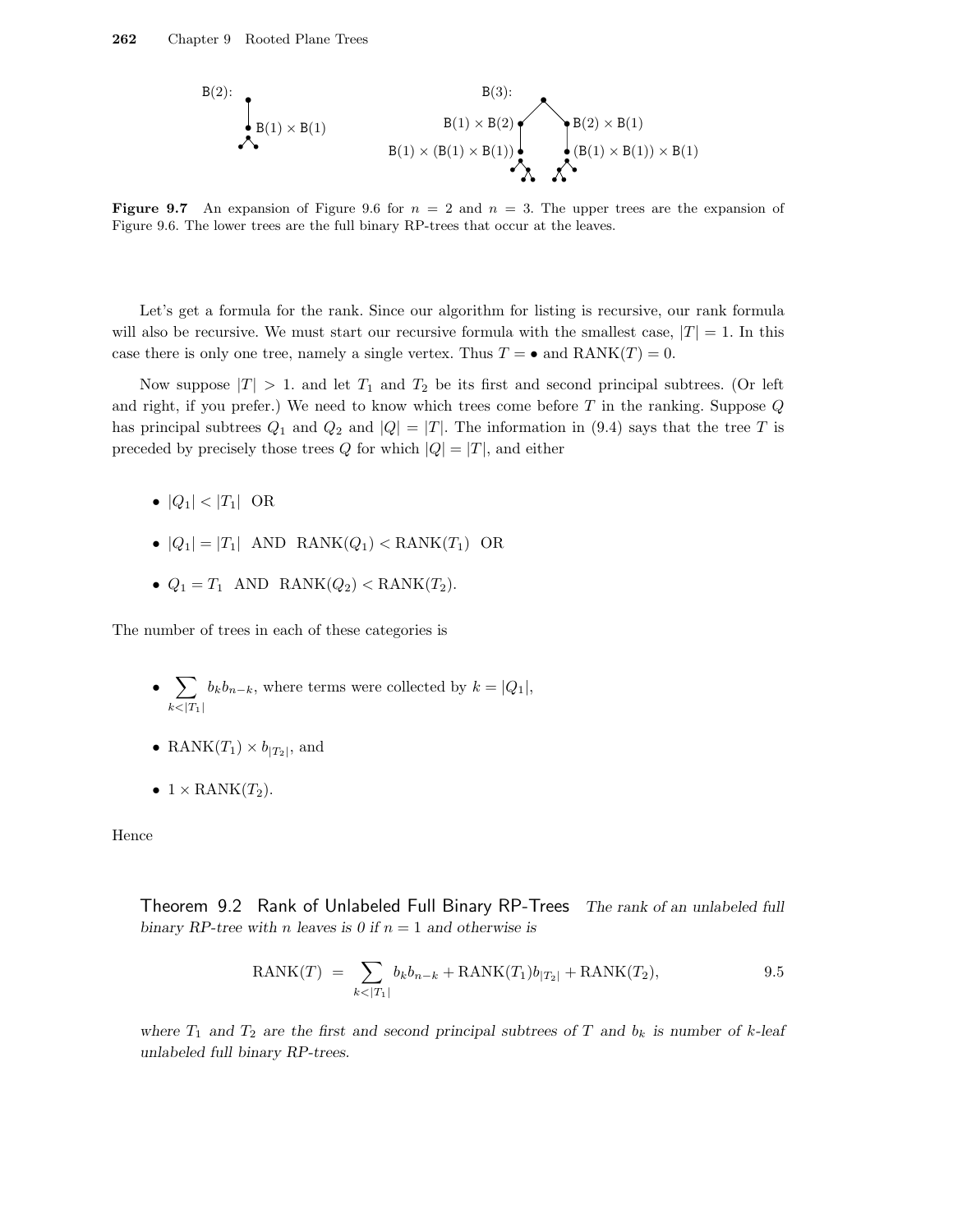$$
RANK\left(\bigwedge_{i=1}^{n} A_i\right) = b_1b_4 + b_2b_3 + RANK\left(\bigwedge_{i=1}^{n} b_2 + RANK\left(\bigwedge_{i=1}^{n} b_i\right) + RANK\left(\bigwedge_{i=1}^{n} b_i\right) = b_1b_2 + RANK\left(\bigwedge_{i=1}^{n} b_i\right) + RANK\left(\bullet\right)
$$
  

$$
RANK\left(\bigwedge_{i=1}^{n} A_i\right) = RANK\left(\bullet\right)b_1 + RANK\left(\bullet\right)
$$

Figure 9.8 A recursive rank calculation for an unlabeled full binary RP-tree with 5 leaves.



Figure 9.9 The 8-leaf unlabeled full binary RP-tree of rank 250.

Figure 9.8 shows how (9.5) is used to compute rank. Each of the equations given there is a special case of (9.5). The first equation gives the rank of the tree we are interested in. The other two equations give ranks that are needed because of the recursive nature of (9.5). One can now work from the bottom up using  $\text{RANK}(\bullet) = 0$  to get ranks of 0, 1 and 8, respectively.

As always, unranking uses a greedy algorithm. Let  $\text{UNRANK}(R, n)$  denote the *n*-leaf full binary RP-tree with rank R. Let's compute UNRANK $(250, 8)$ , the 8-leaf full binary RP-tree with rank 250. Being greedy, we want  $T_1$ , the left principal tree to have as many leaves as possible. We have

$$
b_1b_7 + b_2b_6 + b_3b_5 + b_4b_4 = 227
$$

and

$$
b_1b_7 + b_2b_6 + b_3b_5 + b_4b_4 + b_5b_3 = 227 + 28 > 250.
$$

Thus the first principal tree,  $T_1$ , has five leaves and the second,  $T_2$ , has three. Now we want  $\text{RANK}(T_1)$ to be as large as possible. Since  $\text{RANK}(T_1)b_3+\text{RANK}(T_2)=250-227=23$  and  $23/b_3=23/2=11.5$ ,  $T_1$  has rank 11 and  $T_2$  has rank  $23-11b_3 = 1$ . Thus  $T_1 = \text{UNRANK}(11, 5)$  and  $T_2 = \text{UNRANK}(1, 3)$ . We'll compute  $T_2$  first. We have  $b_1b_2 = 1$  and  $b_2b_1 = 1$ , so the first principal subtree of  $T_2$  has two leaves and the second has one. Since there is only one 2-leaf tree and only one 1-leaf, we are done with  $T_2$ . Since  $b_1b_4 + b_2b_3 + b_3b_2 = 9$ , the first principal subtree of  $T_1$  has four leaves and rank 2 while the second has one leaf. Since  $b_1b_3 = 2$ , both principal subtrees of this 4-leaf tree have two leaves. Putting this all together, we get the tree shown in Figure 9.9.  $\Box$ 

**Example 9.12 Computing the rank without recursion** In Example 9.11 (p. 261) we proved the recursive formula (9.5) for the rank of an unlabeled full binary RP-tree. This formula can be implemented as it stands by a recursive computer program; however, recursive procedures can be inconvenient for hand calculations. We can implement the formula by a depth first postorder vertex traversal of the tree that we want to rank.

The last time we visit a vertex, we simply record the rank and number of leaves in the subtree which has that vertex as its root. If we are at a leaf, the rank is 0 and the number of leaves is 1. Suppose we have reached some tree T that is not a leaf. In the notation of  $(9.5)$  we have available RANK $(T_1)$ ,  $|T_1|$ , RANK $(T_2)$  and  $|T_2|$ . From this we can compute RANK $(T)$  using (9.5) because  $n = |T_1| + |T_2|$ . The values of the  $b_i$ 's can be computed ahead of time and written in a table. Figure 9.10 applies this idea to the tree in Figure 9.9. Rather than work in depth first postorder, we can simply do the vertices depth by depth, starting at the lowest depth.  $\Box$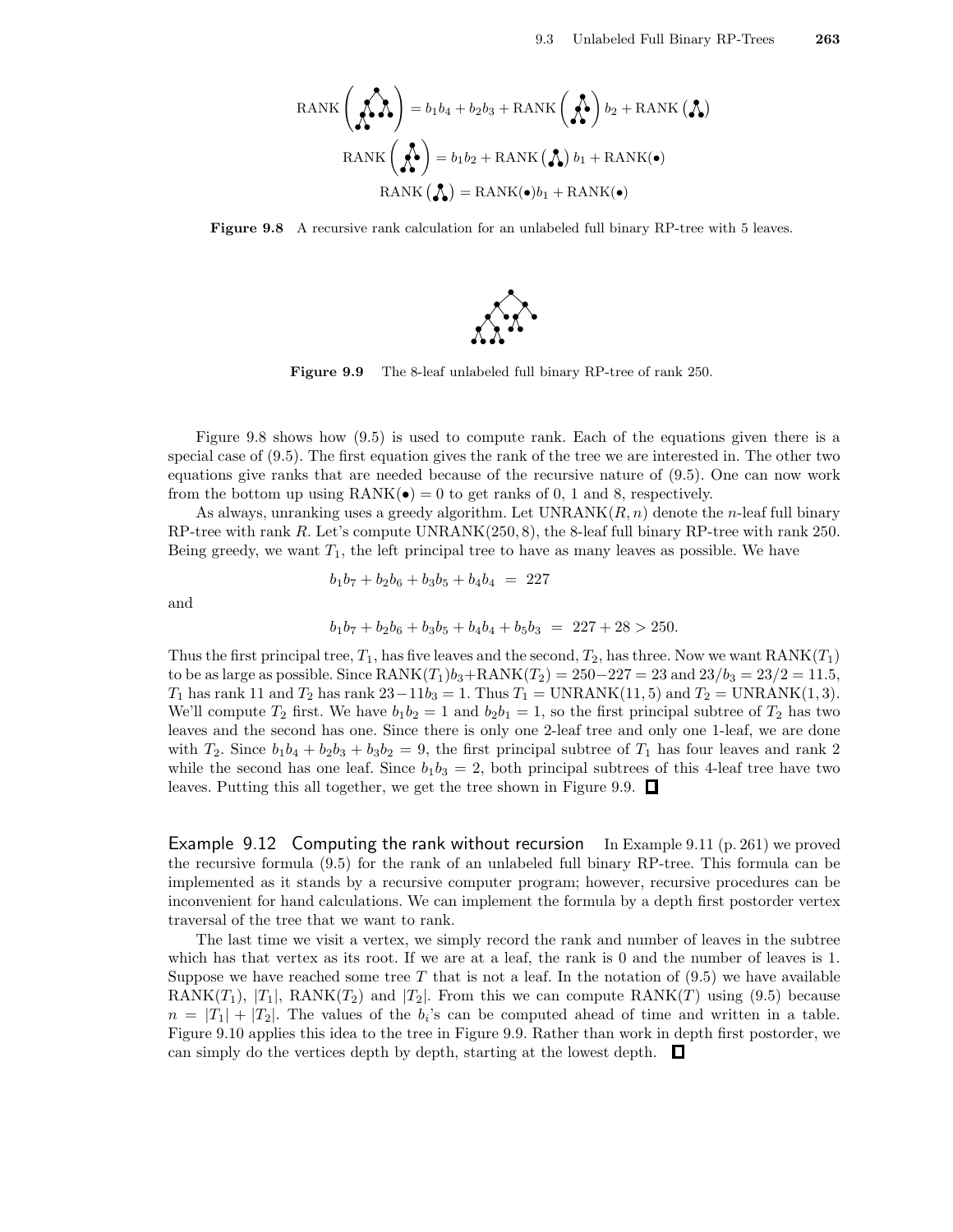

**Figure 9.10** Computing the rank of the tree in Figure 9.9. As we move up in the tree, we replace a vertex  $v$ with  $L: R$  where R is the rank of the subtree rooted at v and L is how many leaves it has. When information is no longer needed, we discard it to keep the figures from getting cluttered.

Example 9.13 Calculating statistics for RP-trees When RP-trees are used as data structures, items of data may be stored at the leaves and an "action" such as finding an item in a list may involve finding the appropriate leaf by traversing the path from the root to the leaf. How fast can data in such a tree be accessed?

The tree is being used as a decision tree and the number of decisions needed to reach the leaf equals the length of the path. Thus, the time needed to find an item this way is usually nearly proportional to the length of the path traversed. Given an RP-tree  $T$ , the length of the longest path from the root to a leaf,  $m(T)$ , say, and the average over all leaves of the lengths of the paths,  $\mu(T)$ , say, are therefore important measures of how good the tree is for storing data. Worst case (i.e., longest) time is proportional to  $m(T)$  and average time to  $\mu(T)$ .

Given a particular tree T, we could calculate  $m(T)$  and  $\mu(T)$ . Suppose we are told that the algorithm for creating the data structure constructs a random tree from some class; e.g., the set of n-leaf unlabeled full binary RP-trees. How can we get information about  $\mu(T)$  in this case? Here are some possible approaches assuming we are dealing with unlabeled full binary RP-trees.

- Average over all: We might try to compute the average value of  $\mu(T)$  over all such trees, provided we have a way to list all of them. Call the average value  $\mu(n)$ . We could then compute  $\mu(T)$  for each tree T and average the results to obtain  $\mu(n)$ . If we are lucky enough to have an unranking algorithm, we can list all the trees using UNRANK $(i, n)$  for  $i = 0, 1, \ldots, b_n - 1$ . Unfortunately,  $b_n$ is much too large for realistic values of  $n$ , so the program would take too long to run.
- Generate some at random and average: Another method is to generate  $n$ -leaf unlabeled full binary RP-trees at random by the method mentioned at the start of Section 3.2: Choose a random integer in  $[0, b_n)$ , unrank it and study the result. Repeat this procedure many times to get a good estimate. Choosing many elements from a set at random and studying them is known as the Monte Carlo method or Monte Carlo simulation. Studying it would take us too far afield.
- Use generating functions: We might try to find a theoretical tool. Indeed, we'll be able to compute  $\mu(n)$  using generating functions (Exercise 11.2.16 (p. 329)). Theoretical methods can be wonderful when they work, but they have a nasty habit of not working when we change the problem. For example, our method will not give us the average of  $m(T)$ , the length of the longest path to the root. It can be estimated theoretically, but it is far more difficult than determining the average of  $\mu(T)$ .

Suppose we are looking at structures where we don't have an unranking algorithm and we can't afford to list all of them. It appears that we must use generating functions. This is not necessarily the case. Suppose that we have an unranking algorithm for a set that contains the one we are interested in and is not too much larger. We can use that algorithm, rejecting completely those structures that lie outside the set of interest. Here is a general pseudocode procedure for this method.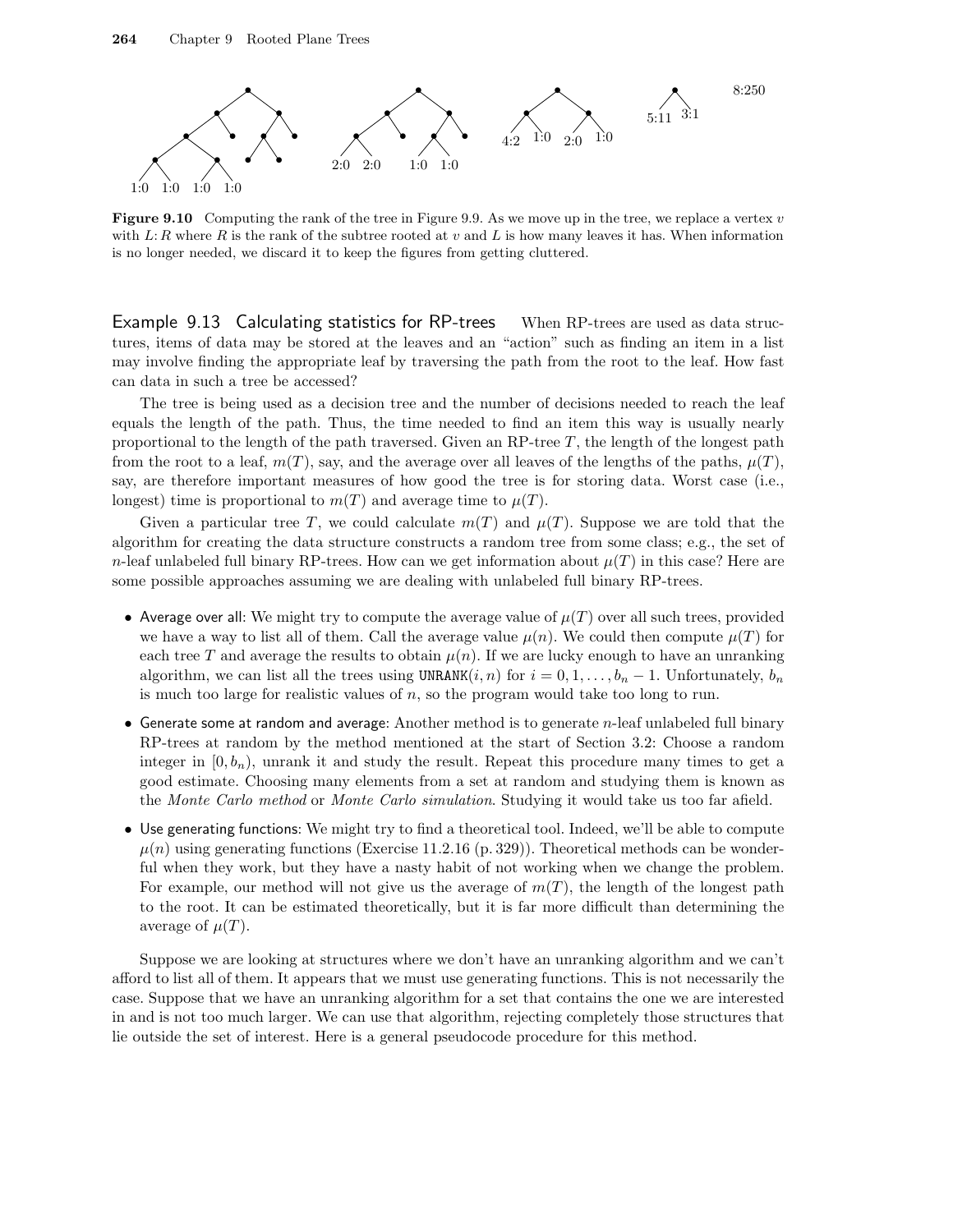```
Procedure ESTIMATE(setsize,ncases,parameters)
     Initialize
     /* Loop to generate ncases examples. */
     For i = 1, 2, \ldots, ncases:
           /* Need a case in set of interest. */
           Set needcase to true
           While needcase is true:
                Choose a random integer j \in [0, set size)T = \text{UNRANK}(i, parameters)If T is okay, then set needcase to false
           End while
           Store information about T as desired
     End for
     Finish it up: calculate and output concluding information
End
```
We will not study such algorithms in this text.  $\Box$ 

#### **Exercises**

- 9.3.1. Using Definition 9.1, recursively construct all unlabeled RP-trees with at most 4 vertices. Note that you are not supposed to simply list them. You should iterate the definition and retain all trees of at most 4 vertices that arise. When the list does not change during an iteration, it is complete. Note: You are asked for all trees, not just the binary ones.
- 9.3.2. Using Definition 9.4, recursively construct all unlabeled full binary RP-trees with at most 4 leaves.
- 9.3.3. Construct a table of  $b_n$  for  $n \leq 10$ .
- 9.3.4. Compute the ranks of the unlabeled full binary RP-trees shown here.



- 9.3.5. Construct the unlabeled full binary RP-trees with eight leaves whose ranks are 100, 200, 300 and 400.
- 9.3.6. Prove that a full binary RP-tree with n leaves has  $n-1$  other vertices.
- 9.3.7. We are interested in the unlabeled full binary RP-tree with n leaves and rank  $b_n/2$ ; i.e., the tree just past the middle of the list. Call the tree  $\mathcal{M}_n$ .
	- (a) Construct  $\mathcal{M}_3$ ,  $\mathcal{M}_5$  and  $\mathcal{M}_7$ .
	- (b) Conjecture and prove the nature of  $\mathcal{M}_n$  when n is odd.
	- (c) Conjecture and prove the nature of  $\mathcal{M}_n$  when n is even.
- 9.3.8. Provide a recursive method for calculating the rank of a decreasing function in lex order.
- 9.3.9. Use equivalence relations to provide a formal definition for unlabeled RP-trees in terms of labeled RP-trees.
- 9.3.10. Provide a recursive method for calculating the lex order rank of a permutation.